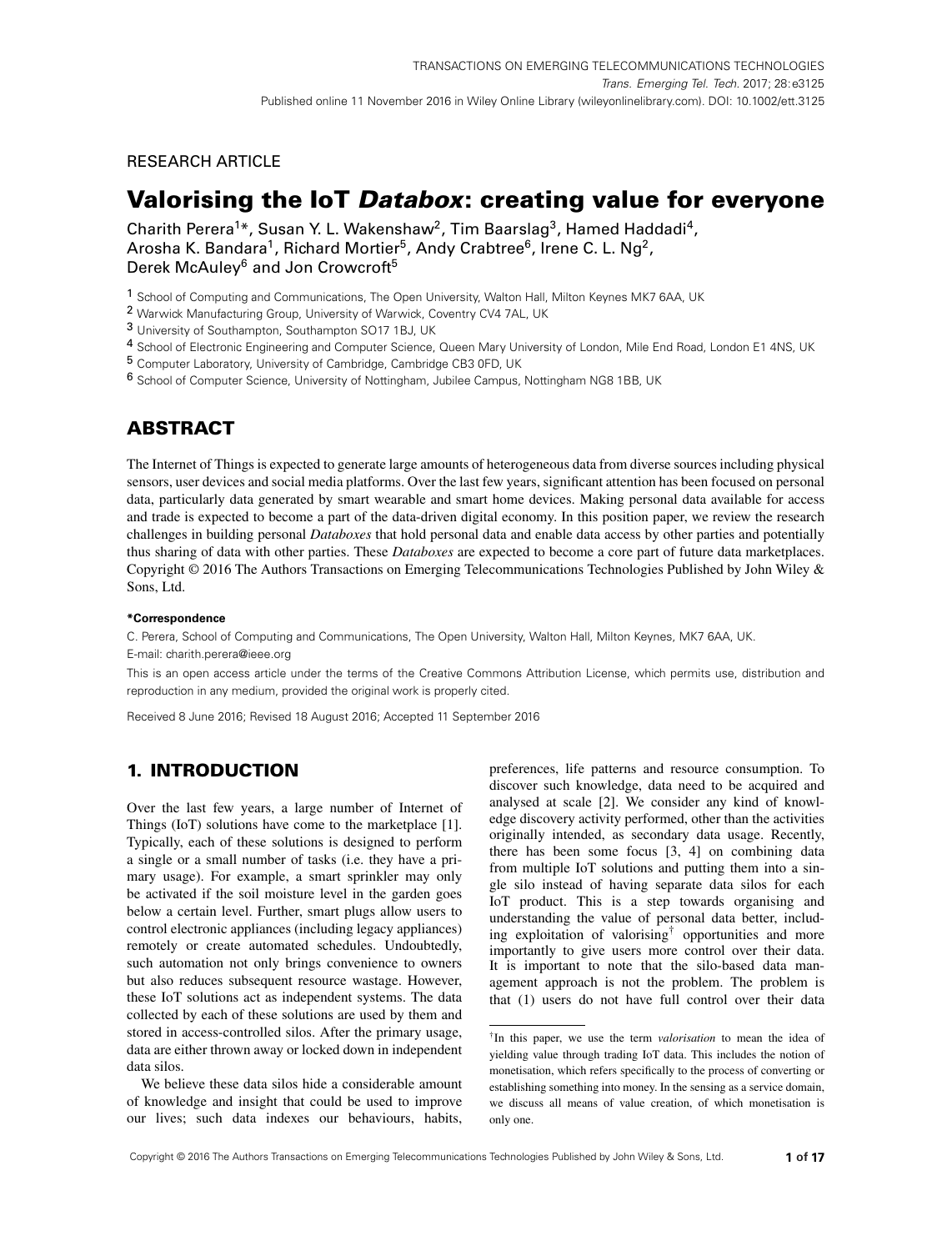stored in different silos managed by different IoT solution vendors and (2) there is no way for users to share or trade their data with third parties until a particular IoT solution vendor and a given third party come to an agreement from both a business and technical point of view.

Different terms are used to identify these silos such as *Databox*, *Data Hub*, *Personal Information Hub*, *Personal Data Vaults*, *Personal Container*, *Smart Hubs*, *Home Hubs*, and so on [\[3,](#page-14-2) [5](#page-14-4)[–8\]](#page-15-0). For the sake of consistency, we will use the term *Databox* throughout this paper. Privacy is a core concern in designing and developing Databoxes. There are multiple ways of building Databoxes. The Databox may or may not be a physical device located in a single location. Data could be stored in multiple cloud silos or in hybrid fashion where some data are cloud-based (i.e. in a remote data centre) and some are client-based (i.e. within household). Hub-of-All-Things (HAT) [\[4\]](#page-14-3) discusses some of these storage models. It is important to note that the location of the data stored could impact physical implementation. However, our discussion in this paper is at a more abstract level.

We broadly define Databox as a protective container for personal data where data may actually be located in different geographical locations. However, the Databox will act as a virtual boundary (or as a gatekeeper), where it controls how, when and what data are shared with external parties. Finally, it is also important to understand that in this paper, for the sake of clarity, we assume Databox is a physical device that resides in a house, and data collected by IoT solutions are dumped into this box after primary usage. Databox is an active platform capable of performing computations over data before releasing processed data, not just a data trading platform handling raw data alone. As a physical device, Databox functionality may be manifest as a new device or integrated into other devices already on the market such as Google OnHub.

Sensing as a service [\[9\]](#page-15-1) is a vision and a business model that supports data exchange (i.e. trading) between data owners and data consumers. It describes how the knowledge and insights discovered through IoT data analysis can be used to generate value in many different domains, such as supply chain, health care, manufacturing, and so forth. As a result, data consumers have the ability to give back part of the value created as a reward to the data owners. In this way, both data owners and data consumers can benefit. We will discuss the sensing as a service model in detail in the next section. We expect Databox to be an important component of the sensing as a service model [\[9\]](#page-15-1), permitting *use* of more data than an owner is willing to *release*.

The overall objective of this paper is to position the Databox as an opportunity to create value for all the stakeholders. Specifically, we position and discuss the Databox vision with respect to the sensing as a service model and open data markets. Towards achieving this goal, we review some of the major research challenges and opportunities linked to the Databox vision and envision potential directions to address them. Some of the major features in a Databox are discussed elsewhere [\[6\]](#page-14-5). In this paper, we would like to concretely identify some of the major research challenges that must be addressed for the Databox to play a significant role in our future homes (as well as in other data ownership settings [\[9\]](#page-15-1)).

Our work is motivated by the potential valorisation opportunities of personal data. Today, we see glimpses of such valorisation efforts. Even though there are few businesses that focus on valorising personal data, there are lots of research challenges that need to be addressed before it becomes a mainstream revenue generation model. For example, *Google Opinion Reward* [\[10\]](#page-15-2) and *Survey.com* are applications that selectively present survey questionnaires to the users. Users get paid for answering questionnaire surveys. Sometimes, Amazon Mechanical Turk $\ddot{\tau}$  is also used to gather user preferences and opinions. Reward is varied based on the number of questions answered. Figure [1](#page-2-0) shows a sequence of user interfaces that demonstrate how valorisation of user opinion works. Several companies engage in this kind of business model [\[11\]](#page-15-3). It is important to note that users are getting paid just for answering surveys. Surveys like this have issues by their nature such as accuracy of the answers, difficulty in asking a lot of questions (i.e. users get bored quickly despite being paid), difficulty in getting answers to data that users may not remember (e.g. how many times did the user drank coffee over the last month), and so on.

Imagine a world where users (i.e. data owners) get paid for making their personal data available (collected by IoT products), and from the other end, companies get to understand their customers better. As a result, companies will be able to optimise their business operations to save costs and create new products and services to fit individual user need [\[12\]](#page-15-4). This is just one high-level usecase. Data consumers might be governments or not-for-profit organisations [\[9,](#page-15-1) [12\]](#page-15-4).

Towards understanding data valorisation, Kamleitner *et al.* [\[13\]](#page-15-5) conducted a contextual study that used smartphones to collect data on user activities, location and companionship, as well as the amount of money that individuals attach to such information. Their results show that users do attach value to their information, and many of them are prepared to sell it, with consistent awareness of the range of prices that this information could be realistically traded for. Further, Carrascal *et al.* [\[14\]](#page-15-6) have conducted a study to explore how users value their personally identifiable information (PII) while browsing online. They found that users value their online browsing history at about  $\in$  7 ( $\sim$ \$10), and they give higher valuations to their offline PII, such as age and address (about  $\in$  25 or  $\sim$ \$36).

The remainder of this article is organised as follows. In Section [2,](#page-2-1) we briefly present the vision of sensing as a service. We discuss open data markets from a business perspective by considering the HAT project as a real-world example in Section [3.](#page-3-0) In this section, we discuss the IoT

© 2016 The Authors. Transactions on Emerging Telecommunications Technologies published by John Wiley & Sons, Ltd. DOI: 10.1002/ett **2 of 17** Trans. Emerging Tel. Tech. 2017; 28:e3125

<span id="page-1-0"></span>[<sup>‡</sup>https://www.mturk.com/mturk/welcome.](https://www.mturk.com/mturk/welcome)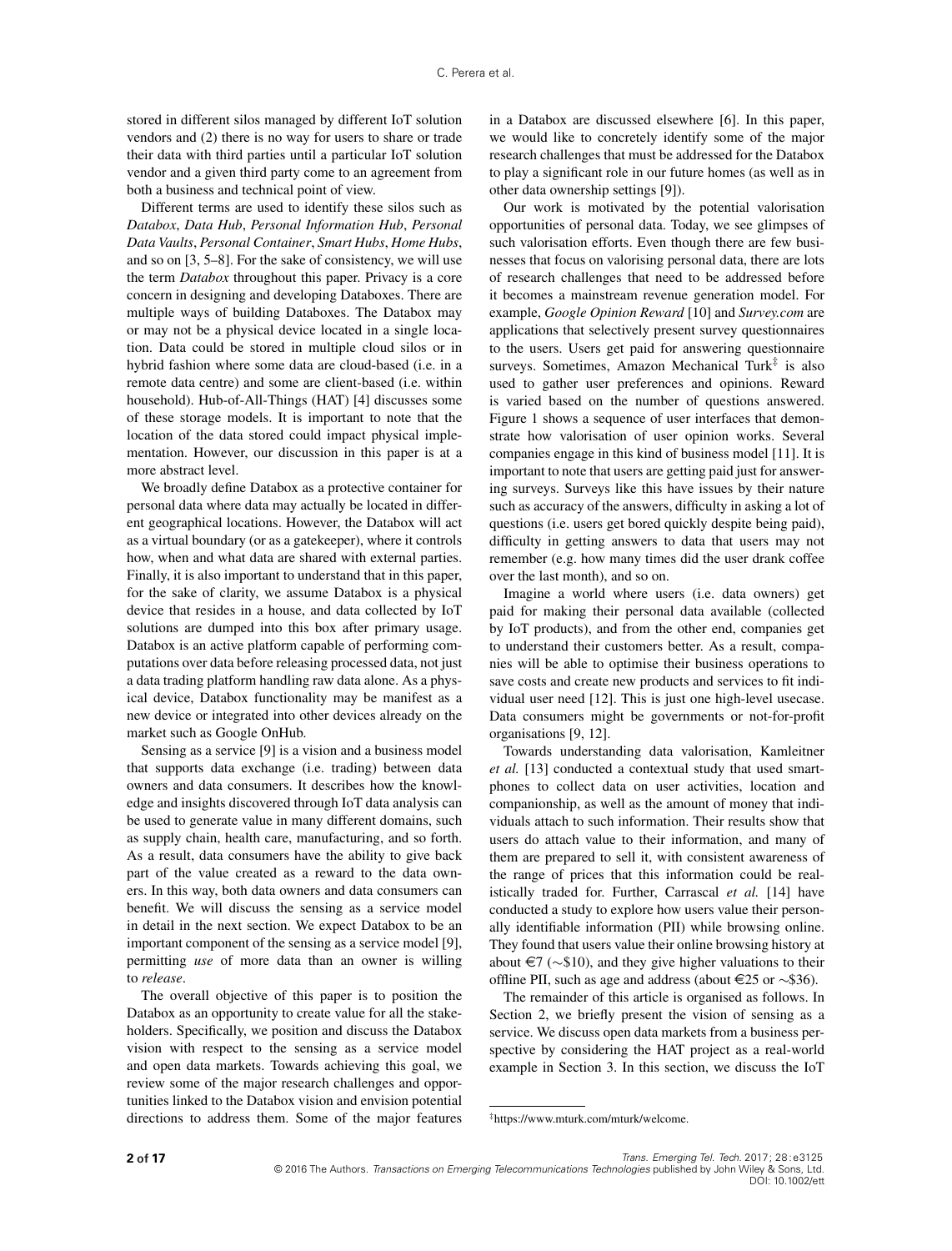#### C. Perera et al.



(B) User Interface of the survey.com

<span id="page-2-0"></span>**Figure 1.** User interface of the personal opinion gathering apps.

data valorisation, its value and potential directions from business perspective. Section [4](#page-7-0) presents the main activities that Databox needs to perform in order for it to participate in the sensing as a service model towards valorising IoT data. Our focus is from an interaction point of view, where we capture both machine-to-machine and humanto-machine interactions. Finally, in Section [5,](#page-8-0) we highlight some of the major research challenges and opportunities that need to be addressed and exploited in order to realise the vision of sensing as a service from a Databox point of view, before we conclude our discussion.

## <span id="page-2-1"></span>**2. SENSING AS A SERVICE MODEL**

In this section, we briefly introduce the sensing as a service model. Detailed discussions are presented elsewhere [\[9\]](#page-15-1). As we mentioned earlier and as depicted in Figure [2,](#page-3-1) sensing as a service model envisions the creation of a data market place for parties who are interested in making their personal data available for a reward (i.e. data owners) and for parties who are interested in getting access to data owners' personal data (i.e. data consumers). Personal data are expected to be stored in a Databox, and the market is expected to be a virtual market place. Only the metadata (about the data stored in the Databox) will be published and advertised in the market place. Interested parties (i.e. data consumers) may request access to different types of data from different Databoxes based on their requirements and intentions.

Let us consider an example scenario based on Figure [2.](#page-3-1) Jane owns a Databox where data from her thermostat, smart plugs and smart fridge are deposited after primary usage. From a sensing as a service point of view, she may be willing to provide access to her data to a data consumer in return for a reward. A reward could be money, vouchers, points, actionable advice, loyalty cards, discounts, blockchain currencies, access to additional services or any other gift that has a value to a data owner. Actionable advice stands out from other reward types in that it offers an indirect benefit to the data owners. For example, a data consumer (e.g. energy company) may provide an efficient timetable to Jane regarding how and when to operate her washing machine efficiently in return for giving away her smart plug data. Jane can use such timetables to use the washing machine efficiently and reduce her energy bill [\[15\]](#page-15-7). In this scenario, there is no direct monetary value exchange. Such actionable advices are micro-level benefits. On the other hand, the energy company may use smart plug data, collected from thousands of data owners,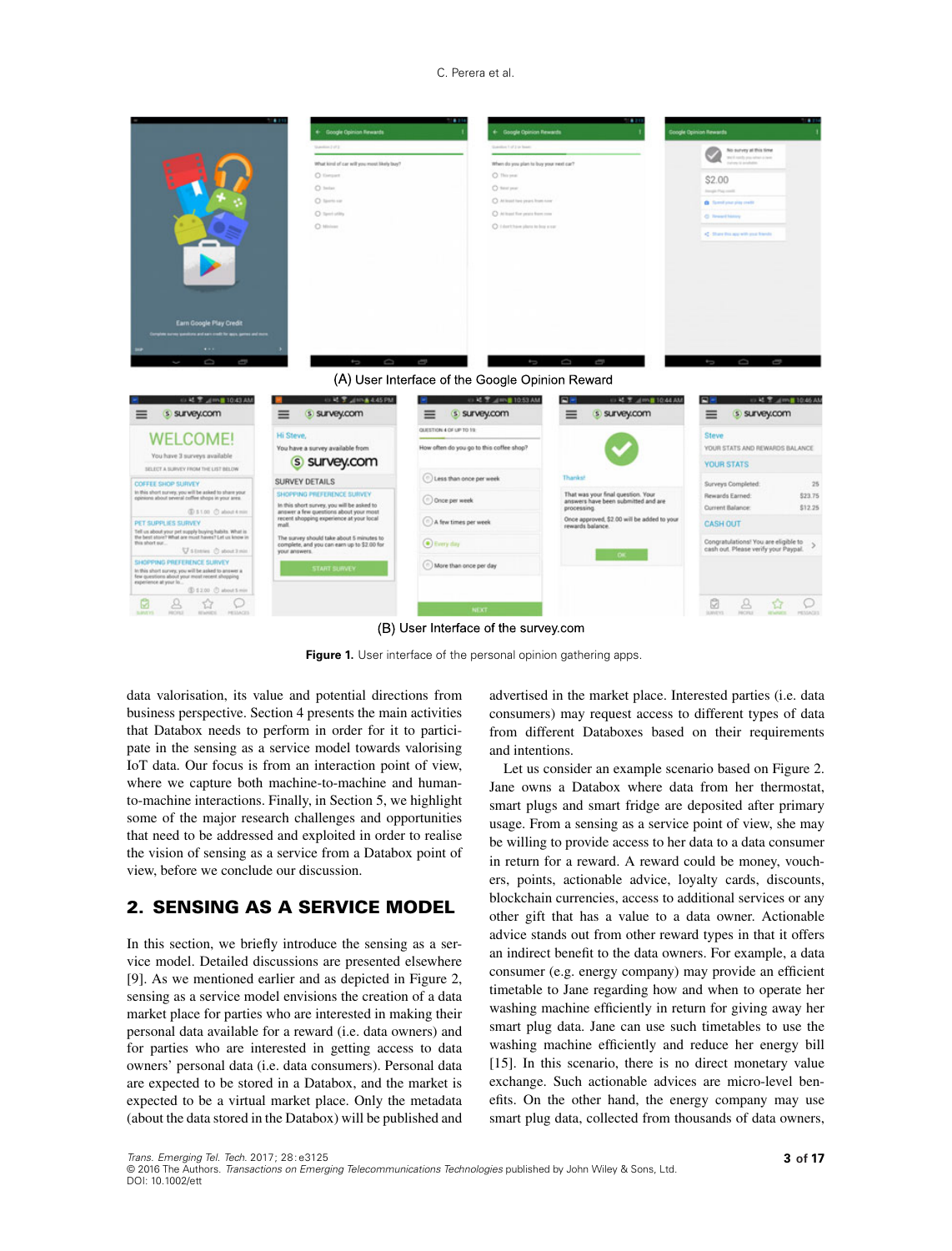

<span id="page-3-1"></span>Figure 2. Open data market supported by sensing as a service model.

to analyse energy usage patterns to make their long-term macro-level strategic decisions.

### <span id="page-3-0"></span>**3. OPEN DATA MARKETS: A BUSINESS CASE**

So far, we discussed the sensing as a service model, buying and selling data, from the point of view of the high-level vision. We explained how the model works at a high level and why we believe such a model could work. In this section, we further emphasise the value of monetising IoT data from a business perspective. Monetisation is one of the major avenues towards valorising IoT data. First, we discuss data monetisation in general, followed up by a real world example, the HAT Project, towards liberating and monetising personal IoT data.

#### **3.1. Overview of data monetisation**

The notion of monetisation of data has been bandied about in big data, yet definitions of data monetisation are scant. Data monetisation is described as '...the intangible value of data is converted into real value, usually by selling it... by converting it into other tangible benefits (e.g. supplier funded advertising and discounts) or by avoiding costs (e.g. IT costs)' [\[16\]](#page-15-8).

Data monetisation often occurs in retailing contexts, where much data has been collected about consumers since the advent of technology. Najjar and Kettinger [\[16\]](#page-15-8) described data generated or collected by retail firms as that which include point of sale, consumer loyalty data and inventory data. These data are first-party data, owned by the retail firms. Firms monetise the data by anonymising and selling it or providing access to it to other firms in their supply chain. These data could potentially improve supply chain performance. For example, suppliers could use retailers point of sale to improve planning and inventory management by reducing the bullwhip effect (i.e. the phenomenon of demand variability amplification). Manufacturers can use retail sales data to enhance the product design, operations and marketing and promotional campaigns. However, for the data to be collected and for supply chain partners to convert these data into tangible benefits, technical capabilities and analytic capabilities are required [\[16\]](#page-15-8). These capabilities could be combined in three potential ways: (1) simultaneously building both technical and analytical capabilities; (2) developing analytic capability first and buying data; and (3) building technical capabilities first and collecting and selling data [\[16\]](#page-15-8).

Another definition for data monetisation is found in the data business. Data monetisation is described as '...to collect data and growing their business by turning data into a commercial propositions...' [\[17\]](#page-15-9). When an organisation has the technical capability, they could collect proprietary firstparty data, which could be monetised in two ways. First, first-party data could be used as an input into the management process to inform business decisions [\[18\]](#page-15-10). Examples are provided by Tesco and Starbucks. The firms, which collected/generated the first-party data, could become a data broker and treat first-party data like any other product and sell it to other parties. First-party data could be treated as an output in its own right; for example, Twitter sells the access to the data they host to third parties. These third parties use it for a variety of purposes such as market insights and sentiment analysis. When the firms have analytical capabilities, they could provide data analytics as a service. Analytic firms use its own proprietary data as an input with integration of data supplied by its clients, or some thirdparty source of data, and produce an output from that data such as data summery, analysis, insights and advice [\[18\]](#page-15-10).

Other services such as consultancy and advisement could also become a way for firms to have the technical and analytical capabilities required for monetising their data. For example, these services could be technical by addressing '...the actual technical structuring of data within a company, its information architecture...' or more analytical by addressing the '...decisions related to the incorporation of data into overall business strategy...' [\[18\]](#page-15-10). Other ways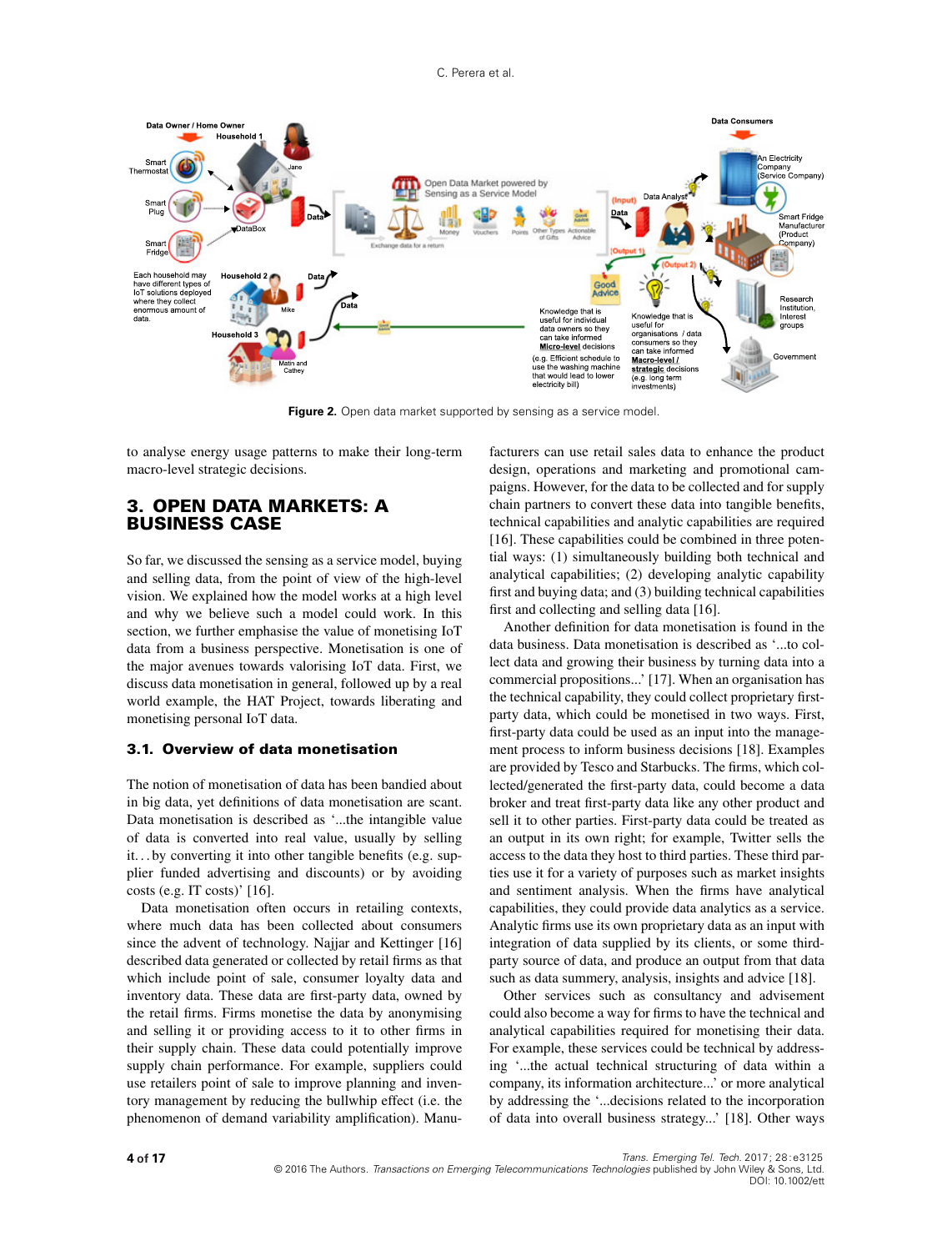to monetise data could centre on '...monetising data process. . . through expanding technologies around generation, management, process and storage of big data...' [\[18\]](#page-15-10).

Legal structures are starting to confer more rights to the data onto data subjects. For example, in the new EU General Data Protection Regulation (GDPR), the users have the right to see the data collected about them. $§$  In addition, some new rules have been approved by the EU parliament such as 'a right to transfer your data to another service provider'.<sup>[¶](#page-4-1)</sup>

Legally, firms have to provide consumers access to the data firms hold on them. There is therefore an economic incentive to potentially return or provide access to personal data to the customer. Firms could allow individuals to combine their own data from disparate sources and share data back with them, enhancing the potential value of their own vertically siloed datasets. This would make the data much more valuable to firms while allowing customers to create value with their own data as well. Moreover, the customer takes on the data from multiple sources, combines it in a way that is useful to themselves and then shares it with firms so that the data can create more value in the market than the vertical siloed data currently in existence. Such value may include greater customer insights, better personalisation of offers by firms and the ability to target promotions and discounts better, just to name a few. Second, holding and securing personal data is a risk in itself and therefore a cost. A firm that is only interested in an IoT device such as a GPS locator or a connected toy may find that returning the data to the customer could be less risky, less costly and improve the credibility of their product as a privacy-preserving offering.

As consumer confidence in personal data could grow, a wider range of marketplace transactions would occur around personal data not only with the customers consent but with the customers active participation in transforming the datasets themselves.

The reality, however, is much more challenging. Under the new EU GDPR, consumers have the right to access to and transfer their data held by firms to other service providers. However, consumers do not have the information systems nor the computing ability to take on data even if firms are willing to give it to them. This then creates a market failure of sorts. Without information systems, firms would not give data back, and without giving data back, why would the consumer invest in computational capabilities. As more IoT devices enter the market, the volume of personal data grows further. From an economic perspective, personal data, particularly personal metadata, are becoming a serious externality, both positive and negative. The positive externality for firms is the increasing

volume of data they can use and analyse to understand their customers, but the negative externality of a perceived loss of privacy (i.e. control of information) is beginning to creep in.

Typical of an externality, it can either be internalised through other offerings in different markets or regulated by government. The former is therefore proposed by HAT [\[4\]](#page-14-3), a research project to internalise personal metadata into the economy, so that personal data become a viable asset, owned by individuals and available for exchange instead of being a negative externality (e.g. loss of privacy) of existing digital economy transactions.

#### <span id="page-4-2"></span>**3.2. Towards making data markets a reality**

The HAT project [\[4\]](#page-14-3) sets out to create a microserver container and platform owned and controlled by the individual, which digitally facilitates exchange between stakeholders of personal metadata. The HAT project, as an economic model, is tasked to design and engineer a multi-sided personal data market so that transactions on personal data can be achieved, and in so doing, create value for the consumer and achieve the monetisation of personal data.

To meet this aim, the project is faced with four key challenges:

- (1) Access to and acquisition of 'raw' (vertical) personal data (mining).
- (2) Recategorisation of 'raw' personal data into content and metadata (sorting).
- (3) Understanding and co-creating context in the personal data with the individual (contextualisation).
- (4) Creating a market for transformed (i.e. categorised and contextualised) personal metadata.

The first challenge for a personal data market is the supply of data. Legally, personal metadata belongs to the operator of the technology that created it. Currently, technology is primarily owned by firms. Therefore, personal data belong to firms who own the technology that creates or generates data. One challenge is related to the supply of personal data. One way to solve the personal data supply issue is to grant individuals access to their personal data collected and owned by firms. The new EU GDPR has solved this issue legally. The second and the third challenges are associated with the assembly and transformation of raw personal metadata into meaningful information for individual decision-making. One fundamental belief in HAT is that personal data could be used for improving consumers lives. Thus, personal data need to be sorted in order to transform it into information for individual to use and into value propositions for firms to serve. The transformation of personal data could be achieved through sorting and contextualisation. The final challenge is a marketplace, which would enable different parties to trade personal metadata. Technical platforms, like HAT, are in themselves multi-sided markets that facilitate exchange between different parties. In this respect, the HAT will facilitate three markets for exchange:

<span id="page-4-1"></span><span id="page-4-0"></span>[<sup>§</sup>http://www.computerworlduk.com/security/10-things-you-need](http://www.computerworlduk.com/security/10-things-you-need-know-about-new-eu-data-protection-regulation-3610851/.)know-about-new-eu-data-protection-regulation-3610851/. ¶http://www.europarl.europa.eu/news/en/news-room/20160407I [PR21776/Data-protec](http://www.europarl.europa.eu/news/en/news-room/20160407IPR21776/Data-protection-reform-Parliament-approves-new-rules-fit-for-the-digital-era.)tion-reform-Parliament-approves-new-rulesfit-for-the-digital-era.

Trans. Emerging Tel. Tech. 2017; 28:e3125 **5 of 17**

<sup>© 2016</sup> The Authors. Transactions on Emerging Telecommunications Technologies published by John Wiley & Sons, Ltd DOI: 10.1002/ett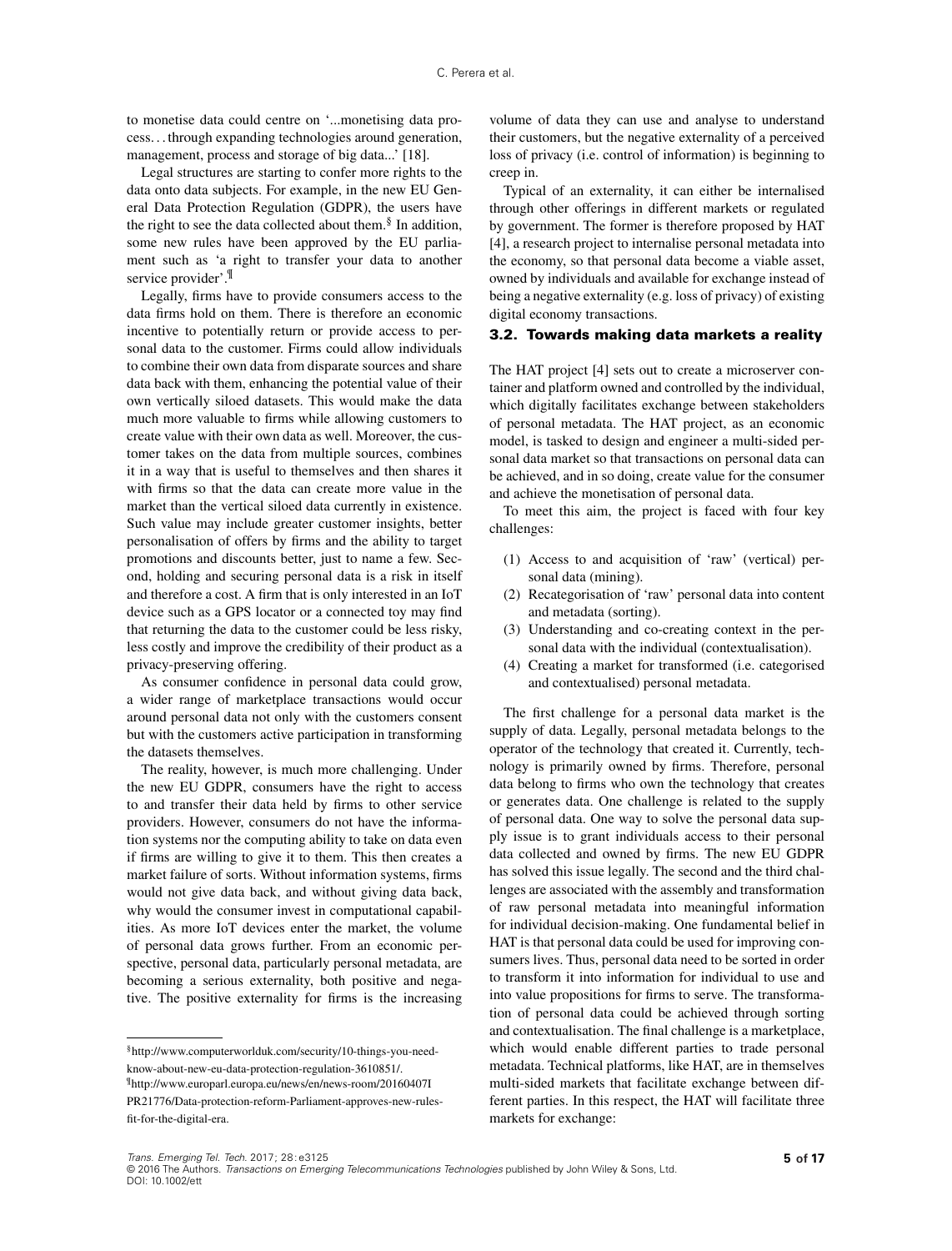- (1) Supply market, where sellers offer technologies that supply personal metadata to individuals
- (2) Use market, where sellers offer services to help individuals use personal data
- (3) Exchange market, where individuals exchange their transformed metadata for discounts, personalised products and services, and so on.

In a data supply market, individuals (potential buyers) would purchase technologies that generate or allow them to acquire personal metadata such as IoT devices, wearable devices and social media (offerings). Technologies would be provided by IoT device manufacturers, social media platform providers and producers of wearable devices (potential sellers). In data use markets, individuals (potential buyers) would purchase services (offerings) developed by software app developers (potential sellers) to help them to use their personal data to improve their lives or enhance their decision-making. In data exchange markets, individuals (potential sellers) would sell their HAT transformed personal metadata (offerings) in exchange for discounts, personalised products and services. Potential buyers for the HAT transformed personal metadata would include suppliers to the home, for example, retailers, data companies, health and well-being industry, and so on. These markets provide opportunity at both sides of the exchange; they give individuals an opportunity to buy services, which make their data useful in day-to-day living or exchange their data for various purposes, while preserving their privacy; and they give firms the opportunity to design and bundle offerings more suited to the way individuals experience and consume their products and services on a day-to-day basis.

As a platform, the HAT is 'a building block' and a 'market maker', upon which other firms can develop complementary products, technologies or services. It aims to be an open and standardised platform that can be scaled as well as having the ability to be personalised by every individual, that is, a global market of one, emerging a new generation of digital economy businesses that is individualcentric, privacy-preserving and yet providing opportunities for new business models [\[19\]](#page-15-11), new jobs and greater employment. In so doing, the HAT aims to achieve the potential of a democratic digital society for both economic and societal well-being.

In order to understand multi-sided markets, we will introduce the notion of network externalities. In economics, the classic approach to network externality stresses that when new customers join the network, it adds value to the existing set of customers [\[20\]](#page-15-12). A typical example would be a telephone. The more people are connected with a telephone, the more value is attached to having a telephone. In a single-sided market such as one supplying telephones to customers, the network externality is on the customer side, that is, customers benefit from having more people connected through telephone. The provider could internalise that benefit by selling more telephones. For the multi-sided market however, a positive externality could come from both sides of the market. For example, the more developers creating apps on smartphones, the better it is for customers, as customers would have wider choices of apps, which in turn is good for developers because the market for their apps expands.

Thus, in multi-sided market platforms (MSPs), both the providers and consumers would value the growth in their own markets, but this is usually mediated by a third participant who would provide the tools to support both sides (providers and end users) of the market to allow them to expand, and cross-network externalities are gained.

Typically, such third participants are platform intermediaries who internalise the cross-side network externalities for the benefit of the platform. The HAT Personal Data Platform is developed to be such a platform [\[21\]](#page-15-13).

To design the HAT as an MSP, we need to be aware of (1) the fundamental functions they perform; (2) what are the relevant platform sides (or constituents); and (3) which activities should the platform provide for those constituents [\[22\]](#page-15-14). To become an MSP, there is a requirement for exhibiting indirect network effects that is absolutely essential in order to have a true MSP and not a single-sided platform (which usually exhibits economies of scale) [\[22\]](#page-15-14). Members of one side are more likely to get on board the MSP when more members of another side do so. In other words, there are positive indirect network effects among the groups in MSPs [\[22\]](#page-15-14).

The following articulates the strategic decisions of the HAT ecosystem as multiple multi-sided markets [\[23,](#page-15-15) [24\]](#page-15-16). To ensure that personal data have value, the following sides are brought on board:

- Inbound data suppliers (HAT-ready devices and services): These are (a) firms that produce Internetconnected objects (ICOs) that can supply individuals with their personal data, such as Fitbit (measurement of steps) and air quality and environment sensors like CubeSensor (home air quality and temperature); or (b) firms that take on individuals' own data to provide a service, for example, Google Calendar, social media platforms. Inbound data suppliers provide individuals with their raw personal data that can be transformed by the HAT [\[5\]](#page-14-4) and contextualised by the individual.
- HAT users: These are individuals who would buy ICOs and services and acquire the data for transformation and contextualisation on the HAT.
- Outbound data operators (HAT developers and HAT service providers): These are application developers who (1) sell applications to HAT users to use by applying their own HAT data; (2) inbound data suppliers of ICOs who want to create a front-end application to exchange HAT data for services; or (3) firms who wish to buy data relating to HAT users' consumption and experience of their products, such as consumer goods manufacturers who want to better understand how users use home products.
- Third-party dataset providers (HAT service providers): These are open data providers (e.g. government,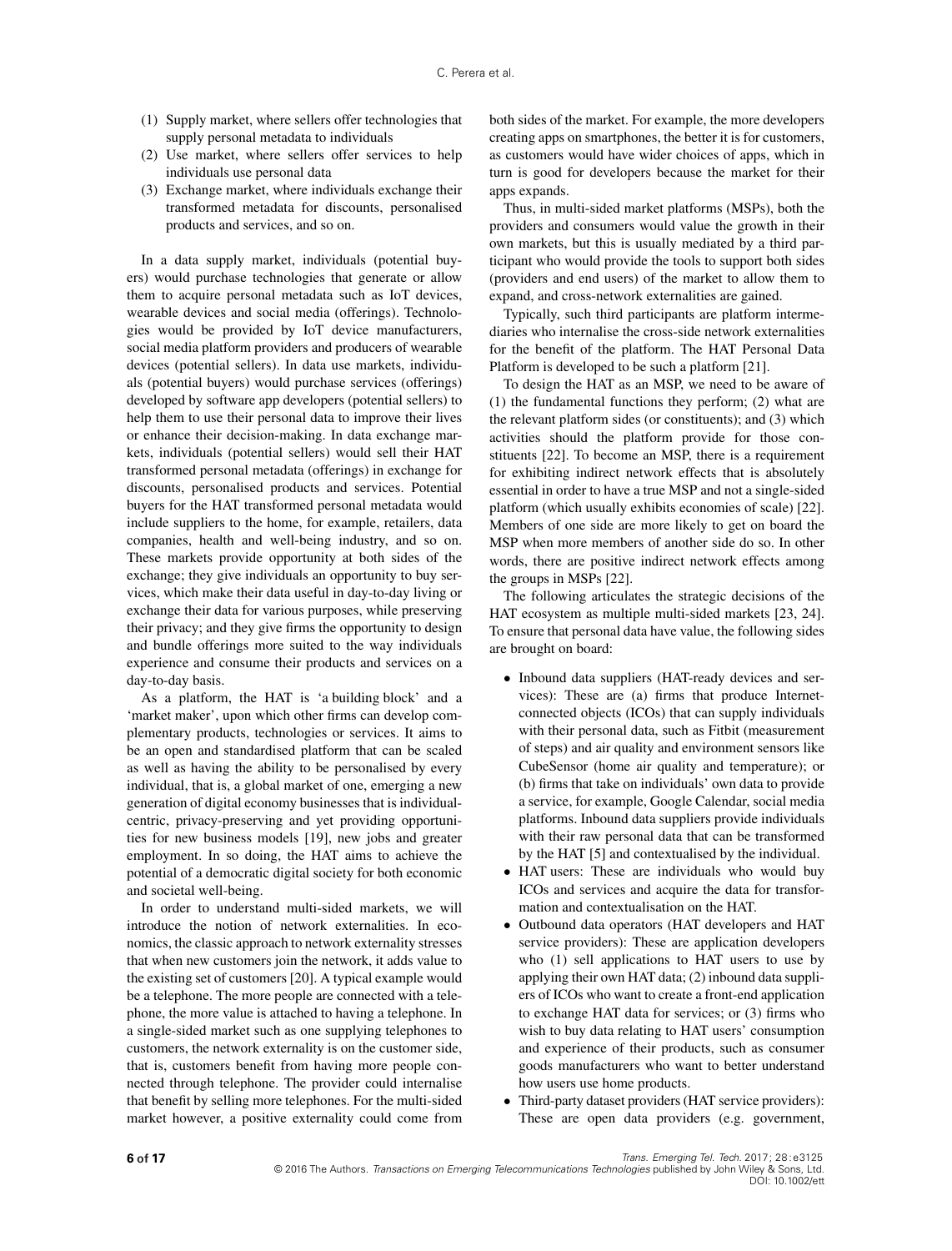

<span id="page-6-0"></span>**Figure 3.** Major phases in a Databox's life cycle.

transport authority, weather, etc.) whose data is useful to be integrated with personal data for innovative and personalised services (e.g. the weather enroute to your destination) or those who control and update lists (e.g. supply chain data of goods and their ingredients or characteristics) that enrich the platform through look-up tables of information and better understanding of data.

 HAT Personal Data Platform providers (HATPDPP): These are organisations that serve to host individual HATs and provide the platform for HAT developers and HAT service providers to build applications based on personal data. HAT Platform Providers (HPPs) [\[5\]](#page-14-4) integrate third-party datasets and provide intermediary data services to the wider community of firms such as HAPs to develop and publish their HAT apps. HPPs also operate the app market for HAT users to obtain apps.

The structures of the multi-sided markets have been designed not to be 'flat' (i.e. one platform) but nested and hierarchical. Further, HAT is not one platform with many HAT users (e.g. the way Facebook, eBay, etc. are). Rather, as explained earlier, each user's HAT is a microserver container in itself, and each user therefore controls their own HAT. That means that each HAT user has the ability not merely to store but also to run computations on its server. Hence, as a platform, the HATPDP would also have multiple sides. In this case, the HATPDP has three multi-sided markets: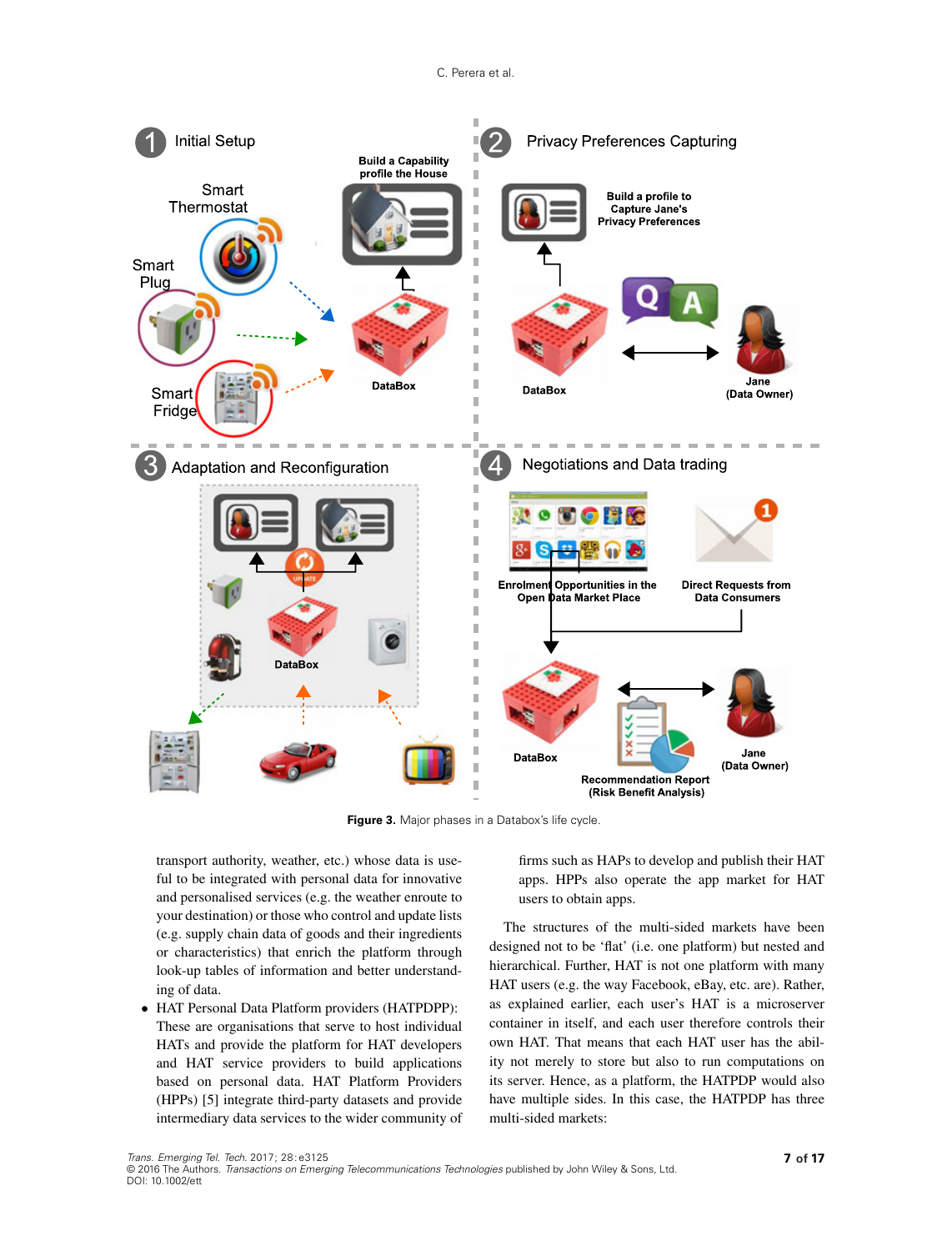- (1) The first multi-sided market is the inbound data supply market. Within this market, HAT-ready devices and services are the supplier of raw vertical-type (sector-driven) data and individuals are the buyers. By acquiring these devices and services, individuals ensure they have a supply of data.
- (2) The second multi-sided market is the outbound data supply market. Within this market, HAT service providers provide applications to operate, buy, rent or sell HAT data from the user. Individuals in this market become the supplier of data.
- (3) By designing the aforementioned two multi-sided markets, a third multi-sided market emerges at the higher level, consisting of demand for transformed and contextualised data on one side and raw vertical data on the other. This third multi-sided market emerging from the first two is essentially the market that valorises IoT data (the raw vertical data) through a process of transformation and contextualisation that traverses the individual and allows the individual to set data rules on privacy [\[19\]](#page-15-11). This third multi-sided market platform is emergent from the other two platforms and cannot directly be engineered.

So far, we discussed how data valorisation would work with respect to open data markets. As it is evident from the discussion, containers that hold data (e.g. HAT microserver containers) are expected to play a significant role towards the success of data markets. Databox can be identified as the physical manifestation of such a container that would be located in a home, where it collects data from IoT products deployed within the house. Databox will also have the data management authority over the data that is stored in remote servers.

## <span id="page-7-0"></span>**4. DATABOX AT HOME**

In this section, we discuss the interactions that are expected to take place around Databox during its life cycle from the sensing as a service point of view. We present our discussion as a storyline visualised in Figure [3,](#page-6-0) where it begins from where a household owner buys and brings a Databox home. As we mentioned earlier, we assume the Databox to be a physical device. We have divided the main interactions into four segments: (1) initial setup, (2) privacy preference capturing [\[19\]](#page-15-11), (3) adaptation and reconfiguration, and (4) negotiation for access. In the next section, we discuss the research challenges with respect to these interactions.

(1) **Initial setup**: Once the Databox arrives at home, it first attempts to connect to the Internet and register itself with a data market place using the home's Internet gateway.<sup>|</sup> Then the Databox will attempt to

discover IoT solutions deployed around the house. For example, it will try to connect to the smart fridge, smarter lighting system, smart car and so on. Each discovery will result in Databox getting to know each IoT product, their capabilities, data they generate, process and so on. These phases will require significant amount of human inputs. For example, user may be required to provide their authentication details of various online data sources to the Databox (e.g. Fitbit [\[1\]](#page-14-0)). Some of these data sources may be owned by an individual family member and others may have shared ownership.

- (2) **Privacy preference capturing**: Once the Databox gets to know about its surrounding, the next step is to get to know its owner; the household owner. We also identify him or her as the data owner. However, data can be owned by multiple parties (e.g. family members) [\[25\]](#page-15-17) as well. In either case, the first step is to gather data owner's preferences regarding data sharing and access. A collaborative agreement will be required when data owned by multiple parties shared or traded. The Databox needs to know what kind of data the data owner is willing to share. Databox's responsibility would be to interact with the data owner and try to build a privacy preferences profile that captures the data owners' expectation. Such information would be invaluable when conducting data access negotiations. That means, for each enrolment opportunity, Databox will recommend certain privacy and rewards tradeoff configurations as a pre-built template for the data owners based on their past behaviour, personal preferences and traits. Data owners may tweak such configurations further considering each enrolment opportunity uniquely.
- (3) **Adaptation and reconfiguration**: Some IoT products may join the household over time and some products may leave. The Databox should be able to keep its configurations and settings up-to-date through continuous discovery and reconfiguration. In addition, preserving accounts settings and preferences, enrolment settings, and so on is important in case of Databox failure. In case of a failure, data owners should be able to replace their Databox without significant effort (e.g. restoring). Further, overall privacy preferences of a given household may also change over time because of various factors. For example, if one family member moves out from a house, existing enrolment will need to be reconfigured accordingly.
- (4) **Negotiation for access**: We envision two different ways that data consumers would request data from data owners. Method one would be somewhat similar to today's mobile app market, where data consumers will advertise their expectations (i.e. what kind of data they are looking for and other conditions) and offers (i.e. reward types and value) in data markets. Instead of having apps listed, data markets

<span id="page-7-1"></span><sup>||</sup>Alternatively, Databox could become the Internet gateway itself where the household owner will need to plug the Internet cable into it.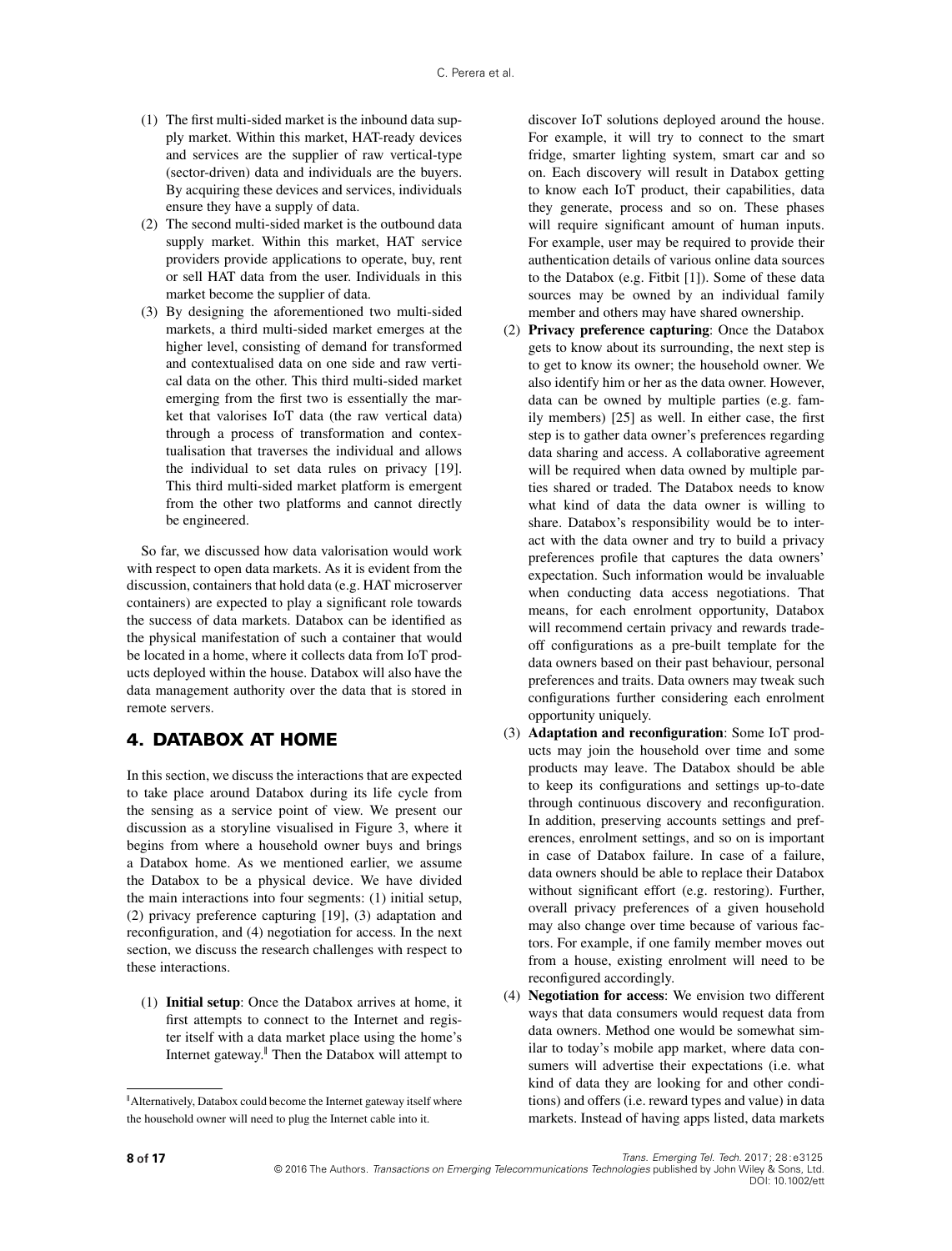will list enrolment opportunities. We can call them packages or subscriptions. In mobile apps ecosystems, developers build mobile apps and list them in app stores. Similarly, in sensing as a service world, data consumers are expected to build data request packages and listed them in data market places.. However, the difference would be that enrolment packages will provide more freedom to data owners than take-it-or-leave-it approach that traditional apps follow. Data owners will be provided with some configuration parameters to express their preferences. As a result, enrolment will be carried out based on terms that data owners set, so the data owner will be in control all the time.[\\*\\*](#page-8-1) Each enrolment opportunity will specify what data it expects at which levels of granularity, other related conditions, list of IoT products that generate the data they expect, potential reward types and values, an app that is capable of processing and prepare the data to be sent to the data consumer, and so on. For example, once the data owner agreed to enrol, relevant applications will be downloaded to the Databox. These apps are responsible for data pre-processing (if that is part of the agreement) and send either raw or processed data to the data consumer as per the enrolment agreement. In circumstances where data consumers are providing value-added service to the data owners as a reward, they may specify different service options trading on different levels of granularity. It is important to note that a single data consumer may offer multiple different services. For example, one service offering may accept data produce by Fitbit [\[1\]](#page-14-0) and Beddit [\[26\]](#page-15-18) products and will return useful advice (as the reward) on how to exercise, rest and sleep efficiently. Another service offering may accept not only the aforementioned data but also data from smart fridge and kitchen storage. This offering may go beyond the previous service and provide efficient meal planning advice based on the ingredients available at home that would compliment efficient exercise, rest and sleep. Data owners will receive the services that correspond to the granularity of personal data they choose to trade.

Based on the data owner's privacy preferences and the IoT products deployed in the house, Databox will need to find out what are the best matching enrolment opportunities. Based on the level of automation, Databox may inform the data owner about the potential opportunities of data trading and present a risk–benefit analysis specific to each enrolment opportunity. Method two would be that data consumers will directly send their offers to selected number of matching data owners after examining their metadata about available data sources. The Databox will be required to examine such requests and present the data owner a risk– benefit analysis report so the data owner can make the final decision on whether to trade data or not. As we will be discussing later in this paper, generating risk–benefit analysis report is a major challenge.

### <span id="page-8-0"></span>**5. RESEARCH CHALLENGES AND OPPORTUNITIES**

So far, we envisioned some of the major interactions between Databox and IoT products as well as human users. In this section, we discuss the research challenges from a Databox point of view that need to be addressed in order to realise the sensing as a service vision. As we are focusing on interactions, we avoid going into detailed discussions on operational and technical requirements such as security.

#### **5.1. Initial setup**

The first challenge is to develop energy-efficient discovery protocols. Today, IoT products use multiple protocols such as Wi-Fi direct, Bluetooth, Z-wave, ZigBee, and so on, for discovery and communication. Ideally, Databox needs to support these different types of protocols so it can communicate with different types of IoT products. Further, it is important to have standardised application level discovery protocols. Alljoyn [\(allseenalliance.org\)](allseenalliance.org), IoTivity [\(iotivity.](iotivity.org) [org\)](iotivity.org) and HyperCat [\(hypercat.io\)](hypercat.io) are emerging solutions focused on addressing discovery challenges. However, privacy preferences and data trading aspects are not yet incorporated in these specifications.

Trust levels, measurements of data and accuracy of hardware devices are important parameters to capture and model in these specifications, especially in the sensing as a service model. The reason is that data consumers should be able to understand the quality of the devices used to collect raw data, so they can use appropriate measures to handle any deficiencies that could occur during the data collection process. This is especially important if data consumers are planning to process data from a large number of Databoxes to analyse together (i.e. aggregating) to discover new knowledge.

Once the initial configuration is carried out and privacy preferences are being captured, Databox will have access to each of the data silos created by different IoT solutions. Databox will act as a gatekeeper and perform the access control for each of these silos based on the data owners preferences.

#### **5.2. Privacy preference capturing**

Privacy itself is a difficult term to define, even for experts. Different experts from different communities have defined privacy in different ways, from legal to business. One widely accepted definition, presented by Alan F. Westin [\[27\]](#page-15-19), describes information privacy as 'the claim of individuals, groups or institutions to determine for them-

<span id="page-8-1"></span><sup>\*</sup>[\\*http://cyber.law.harvard.edu/projectvrm/Main\\_Page.](http://cyber.law.harvard.edu/projectvrm/Main_Page)

<sup>© 2016</sup> The Authors. Transactions on Emerging Telecommunications Technologies published by John Wiley & Sons, Ltd DOI: 10.1002/ett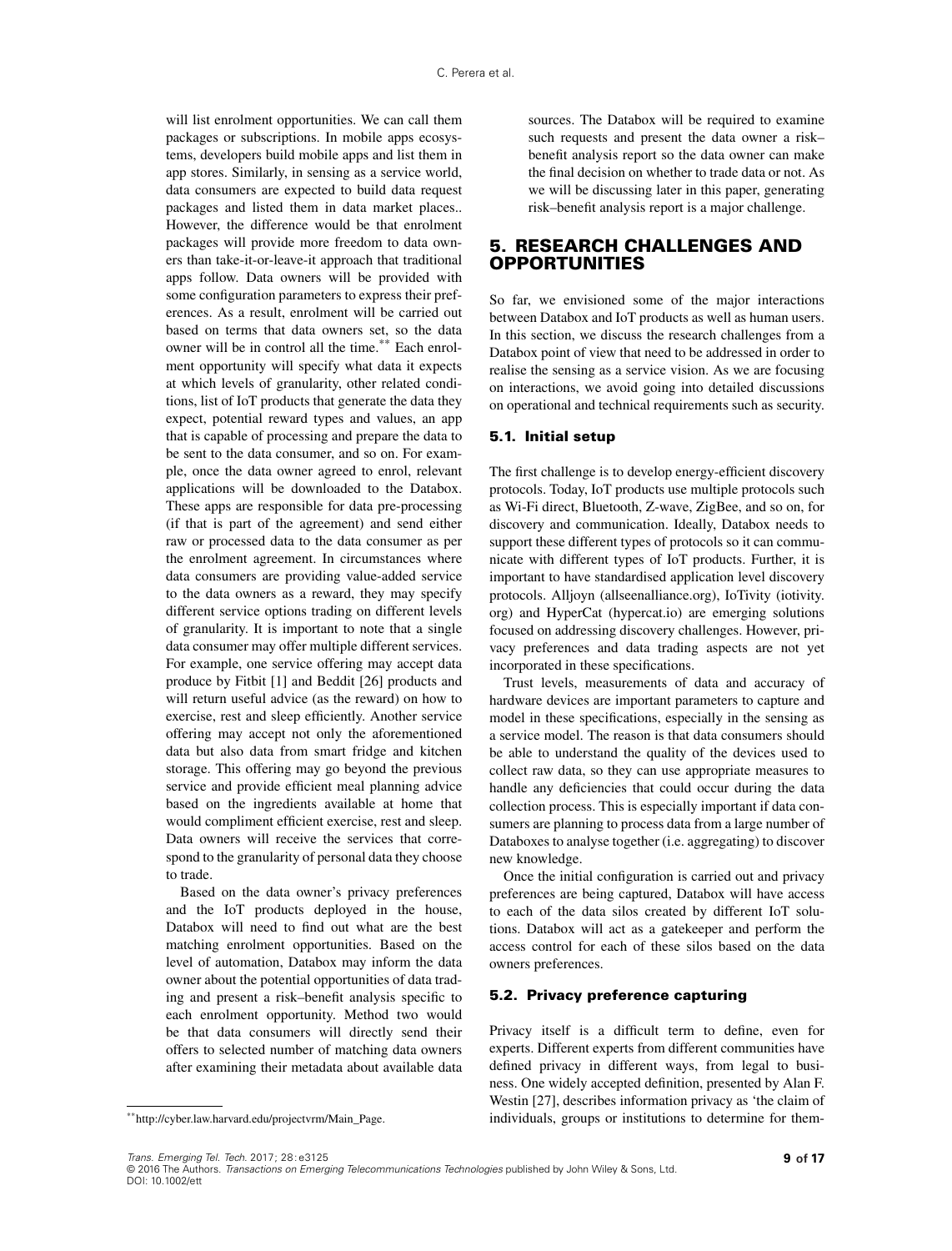selves when, how, and to what extent information about them is communicated to others'.

Privacy would be perceived as a dialectic and dynamic boundary regulation process between the individual (data subject/self), the others (firms and other individuals) and data/information (premise) in contexts [\[28\]](#page-15-20). As a dialectic process, privacy could be regulated in situations/contexts such as our own expectations/experiences, those of others with whom we interact and social norms (cultural, social) and regulations (legal). As a dynamic process, privacy could be viewed as being under continuous negotiation and management of (1) disclosure boundary: what (type and amount) information could be disclosed in this context; (2) identity boundary: how much identity related information would be displayed and maintained in this context; and (3) temporality boundary: boundaries associated with time, that is, the disclosure and identity boundary depending upon the interpretations of contexts for the past, present and past.

Individuals have to make privacy decisions by trading off the benefits, cost and risks associated with information disclosure in contexts. We see the privacy preferences of an individual as a changing set of requirements that can be represented using a point in a spectrum where one side is the most restricted and the other side is the most lenient. Li *et al.* [\[29\]](#page-15-21) have theorised and empirically tested how an individual's decision-making on information disclosure is driven by competing situational benefits and risk factors. The results of their study indicate that, in the context of an e-commerce transaction with an unfamiliar vendor, information disclosure is the result of competing influences of exchange benefits and two types of privacy beliefs (privacy protection belief and privacy risk belief). In the sensing as a service domain, the privacy risks that a data owner might tolerate depend on many different factors such as rewards, reputation of the data consumer, the purpose that the data is used for, and so on. For example, Li *et al.* [\[29\]](#page-15-21) have found that monetary rewards could undermine information disclosure when information collected has low relevance to the purpose of the e-commerce transaction.

One of the main challenges is to develop a knowledge model that can be used to capture privacy preferences of data owners in contexts, which can later be used when negotiating access to data. Such a model can also be used to model the data consumer's privacy preferences as well. However, much harder challenges would be to understand the contextual privacy preferences of the data owners. Databox would allow data owners to provide their preferences on the following parameters: (1) what and how much data would be disclosed in this context (peer group; social and cultural rules/norms; legal; history of disclose with the entity requesting; history of disclosure in terms of personal preference and data policy); (2) price/benefits of disclosure; (3) level of disclosure/exposure/openness; and (4) level of risk of disclosure. Based on the preferred privacy parameters, privacy preferences of their owner in contexts could be understood.

From Databox point of view, understanding of data owner privacy preference is important. First, Databox can use those privacy preferences of both data owners and consumers to filter out enrolment opportunities based on incompatibilities. Secondly, from a more advanced view, Databox will be able to carry out data trading tasks autonomously or at least semi-autonomously. One of the first steps towards addressing the challenges of understanding privacy preferences is to use recommendation systems to predict each data owners' privacy preference and create a template that conforms to the data owners' privacy expectations. Information such as (1) demographic information, (2) answers provided to very few but critical questions, and (3) privacy preferences of similar data owners can be used to develop privacy preferences predictive models. Incomplete privacy preference knowledge can be acquired by interacting with data owners. However, privacy preferences are not easy to understand through direct questions. One of the research challenges would be to explore how and what kind of techniques can be used to acquire those preferences. The challenge is to acquire that information without overloading them. One possible direction would be to use techniques such as ContraVision [\[30\]](#page-15-22) in order to understand users' positive and negative perceptions towards futuristic scenarios and technologies. It is important to notice that data owners are mostly non-technical people whom may have less understanding of the technology. Therefore, privacy preference acquisition needs to employ techniques that are more meaningful and understandable to such audiences.

#### **5.3. Adaptation and reconfiguration**

Ongoing adaptation is part of being sensitive to the data owner's privacy preferences and needs that may change over time due to the changes of their beliefs systems, external influences (e.g. friends' opinion or social media), changes in number of occupant in a household and their influences, and so on. From the technological point of view, reconfiguration will not be very difficult as the underlying activities are somewhat similar to initial setup. However, the main challenge is continuously monitoring the changes in the household. In the initial setup, Databox needs to do everything from scratch. In reconfiguration phases, Databox only needs to be partly reconfigured. However, for continuous discovery and reconfiguration, efficient and optimised techniques will be required as it is an ongoing process in contrast to a one-time process.

#### **5.4. Negotiation and data trading**

Databox must filter the most attractive enrolment opportunities and recommend them to the data owners. Databox will need to evaluate each enrolment opportunity to ensure compatibility with the privacy expectations of both parties. It is impossible for data owners to provide an up-front specification of their privacy preferences as this would violate their privacy and negate their ability to control disclosure. Privacy, including any preferences one has, is an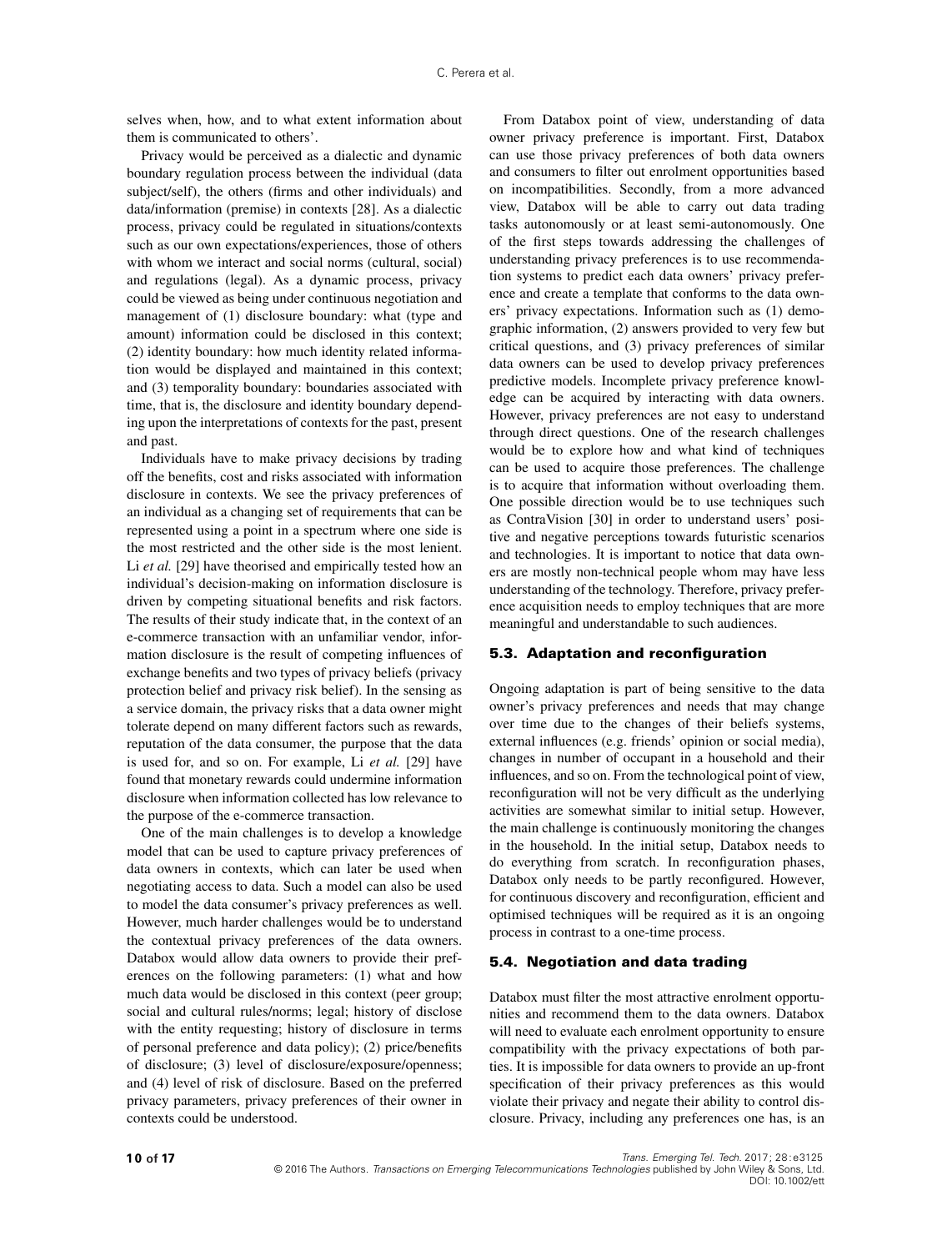occasioned business disclosed on situated occasions, which means there are no general preferences and what is known about another will always be limited. Therefore, the intention is to acquire high-level understanding (based on their past activities and recommender techniques [\[32\]](#page-15-23)) of data owners' privacy preferences, so the enrolment opportunities can be presented to the data owners in efficient and personalised manner.

Some of the enrolment opportunities may provide multiple subscription plans (i.e. different service offerings). In such situations, Databox will need to conduct a risk– benefit analysis and present the reports to the data owners by recommending which plan to choose from. The most important feature would be negotiability. In today's cloud environments, negotiation is not offered to the users. Mostly, services are offered in take-it-or-leave-it fashion. However, ideally, data consumers should engage with their data owners in much more customised manner by respecting their privacy expectations and preferences. Negotiation may involve back and forth communication between data owners and consumers regarding privacy risks and rewards. Fine grain control mechanisms should be given to the data owners so they can decide what kind of data, under what kind of conditions (granularity) they would like to trade. Based on the configurations set by the data owners, rewards will also get changed. Such interactions would very different from today's app markets where each app requests fixed sets of permissions to run and where users are unable to instal the application unless they give up all the permissions requested. Further, the prices for apps are also fixed where users have no choice other than to purchase at the given price or not.

One of the major challenge is to find an appropriate exchange or transaction negotiation model. There are permission negotiation models being proposed with respect to mobile apps domain [\[31\]](#page-15-24) as shown in Figure [4.](#page-10-0) Baarslag *et al.* [\[31\]](#page-15-24) allow users to negotiate with mobile apps in an interactive manner in order to find the right balance between privacy and pricing.

However, risk–benefit negotiations are much more complex because of difficulties in measuring potential privacy harms and risks with respect to different types of IoT data in a market place. In a pervasive setting, a case-based privacy mechanism would be cumbersome and difficult to achieve by users directly. To address this, Databox could build upon agent-based techniques that employ software agents to represent data owners in an automated manner. The agent supports the user in their privacy decisions, by advising the user through an interface, while handling autonomous privacy transactions on the user's behalf.

#### **5.5. Privacy risk–benefit analysis and visualisation**

In news media, we see different types of privacy violations or harms. Some of the common privacy harms are surveillance, interrogation, aggregation, identification, insecurity, secondary use, exclusion, breach of confidentiality disclosure, exposure, blackmail, appropriation, distortion, intrusion and decisional interference [\[33\]](#page-16-0). However, these are high-level abstract terms. Identification of how each data item collected by each IoT product may lead to the aforementioned privacy harms is a difficult challenge specially because of the heterogeneity of the IoT products.

A factor that makes such identification more difficult is uncertainty and advances in computational capabilities. Cheap and abundant computational resource mean that anyone can develop new algorithms that fuse different



<span id="page-10-0"></span>Figure 4. These screenshots show how users may interact with permission systems of a mobile app to negotiate personal data usage by having rewards as a trading mechanism [\[31\]](#page-15-24). (A) Negotiation design. The user is offered a reward for their contacts and messages, but can change these settings to receive a new quote; (B) Classic take-it-or-leave-it design. In this scenario, the user is only able to accept or decline access to contacts and messages in return for a reward; (C) Review design. The user decides how they feel about having publicly shared the contact details of their family members.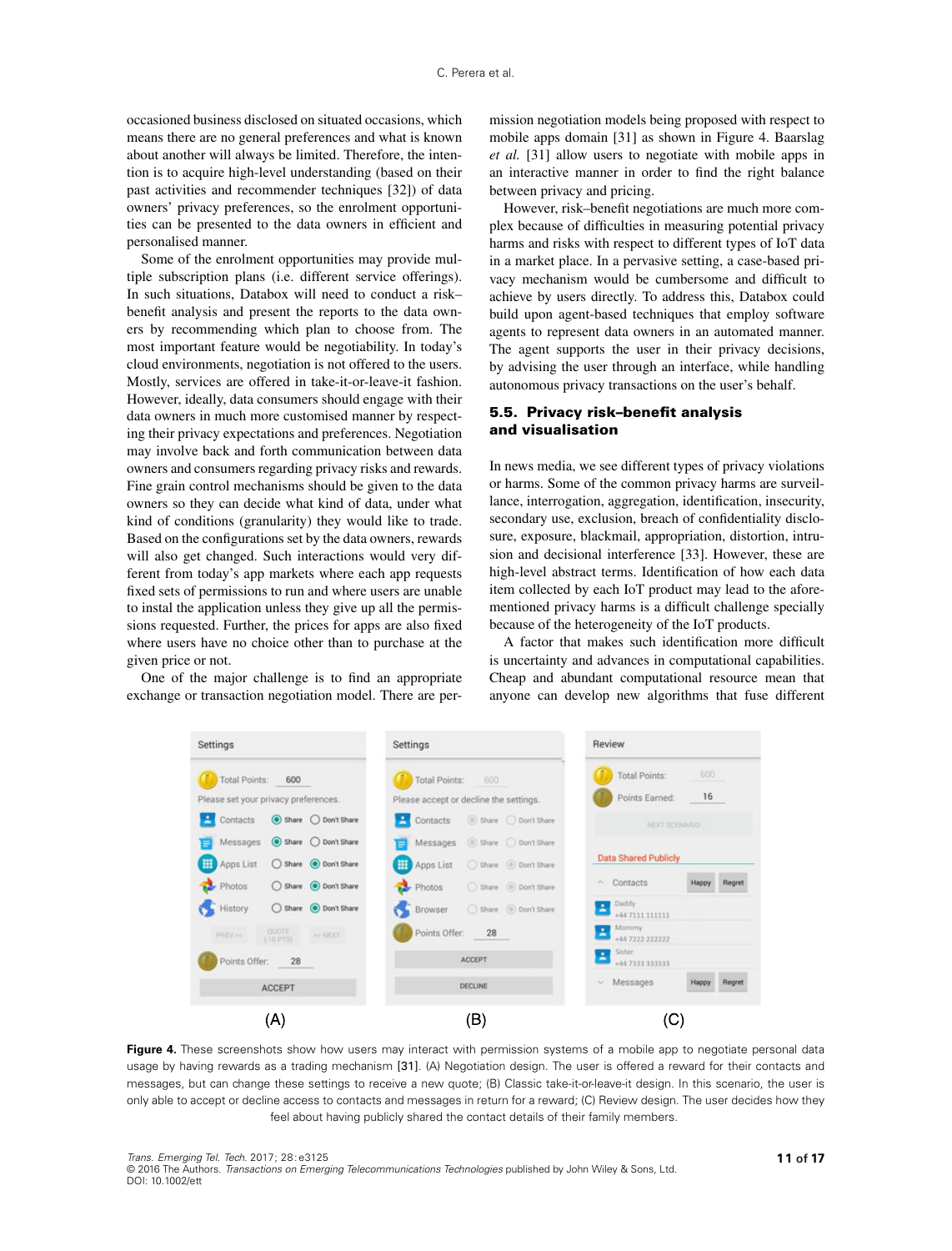types of data to discover new knowledge. For example, an algorithm may use energy consumption data to detect the usage of a microwave and to determine the presence of a person in a given household. In another instance, an algorithm may combine lighting and air-conditioner usage data to determine presence in a given household. In these two instances, algorithms employ different types of data. To add to the complexity, the amount of data needed by each algorithm may also vary. For example, one algorithm may be able to determine human presence using data that is captured at 3-s intervals. However, more sophisticated algorithms may do the same with a data sampling interval of 3 min (180 s). So, the capabilities of knowledge discovery are getting more advanced every day. Therefore, it is very difficult to calculate a risk when it is not 100% sure about what the algorithms can do where the capabilities are changing every day because of the advances in the field. However, some amount of privacy risks (e.g. unauthorised access and un-consented secondary usage) can be reduced by developing privacy-aware sensing infrastructure [\[34\]](#page-16-1).

Another challenge is how to inform non-technical data owners about benefits and risks. Similar research has been carried out in the social networking domain, where they have analysed the trade-off between privacy risk and social benefit [\[35\]](#page-16-2). The exact amount of a reward (e.g. number of loyalty points) that is associated with a particular data transaction could be varied, which depends on the potential value that the data are expected to generate for the data consumer. Informing the reward value of a potential data request is not difficult. However, the complexity adds in as rewards need to be presented in a comparison manner with potential risks.

Representing privacy harms using the aforementioned taxonomy is less useful, especially for non-technical data owners. One challenge is to understand how privacy risks are perceived by non-technical users. The next challenge is to identify the probability of each of the privacy harms. For example, how likely is that a house gets burgled given some data are being leaked to a malicious party. The answer would depend on many factors such as the burglary rate in a given area, security systems deployed in the house, and so on. For example, a data owner living in an area with a high crime rate may be concerned about the possibility of a third-party entity inferencing his working patterns thinking that burglary could occur based on such sensitive information. So if the data consumer requesting the data can be used to infer such patters, user may view it as a significant threat. In contrast, a user living in an area with low crime rate in a high-end apartment complex with 24-h security will consider burglary as a low risk. Capturing and modelling this knowledge related to privacy risks, likelihood of occurrence using different data sources, personalisation (e.g. localisation of threat to each location and individual) is an important challenge to address. Finally, all this information need to be presented to the data owners in a way that is meaningful and usable from their perspective during the engagement of data markets.

#### **5.6. Human-data interaction**

Human-data interaction (HDI) [\[36\]](#page-16-3) is concerned with interactions between humans and the collection, analysis and impact of large, rich personal datasets. HDI comprises both data and the algorithms used to analyse it. HDI technologies are useful in data trading as well. Typically, data owners are non-technical people with limited technical understanding. Useful and easy-to-use interfaces are essential in order to attract more and more data owners to participate in sensing as a service model with more confidence. Specially, risk–reward analysis reports need to be presented to the data owner in a manner that non-technical people can understand, so they can take informed decision on whether to trade their data or not.

#### **5.7. Shared data ownership**

In real world, data ownership could be a complicated matter [\[25\]](#page-15-17). Data are relational and it often relates not so much to 'me' or 'you' but to 'us', and with this, the coherence of the 'my data' model starts to break down and break down in challenging ways [\[25\]](#page-15-17). For example, data may not be own by an individual, but a group of people (e.g. family). In such situations, data access decisions may need to comply with preferences and expectations of all the member in the group. However, data ownership may not always be clear. For example, if an individual is not capable of making informed data access decision, who can act on their behalf (e.g. children and elderly) is an interesting question to be answered. Therefore, the challenge that need to be addressed is *How data access works when data are co-owned by multiple parties*?

#### **5.8. Transactions and earnings**

Individual transactions are expected to return very small amount (e.g. in pennies). However, this amount will grow up when the number of transactions get increased. Data owners will be able to sell their IoT data not only once but many times to many different data consumers (i.e. companies such as Walmart, Tesco, Google, etc.). For example, a start-up called Datacoup [\[11\]](#page-15-3) is offering \$8[††](#page-11-0) per month in return for selling personal data (Figure [5\)](#page-13-0). Even though the success or the long-term sustainability of this particular company is not known, their approach supports our vision of open data markets.

From a data consumers point of view, collecting data from a few data owners has little value. In order to derive valuable insights, data consumers would be required to collect and analyse data in large scales. For example, collecting operation parameters (e.g. operating temperature and energy usage) as well as user interaction patterns will help manufacturers to better understand how users

<span id="page-11-0"></span><sup>††</sup>https://www.technologyreview.com/s/524621/sell-your-personaldata-for-8-a-month/.

<sup>© 2016</sup> The Authors. Transactions on Emerging Telecommunications Technologies published by John Wiley & Sons, Ltd. DOI: 10.1002/ett **1 2 of 17** Trans. Emerging Tel. Tech. 2017; 28:e3125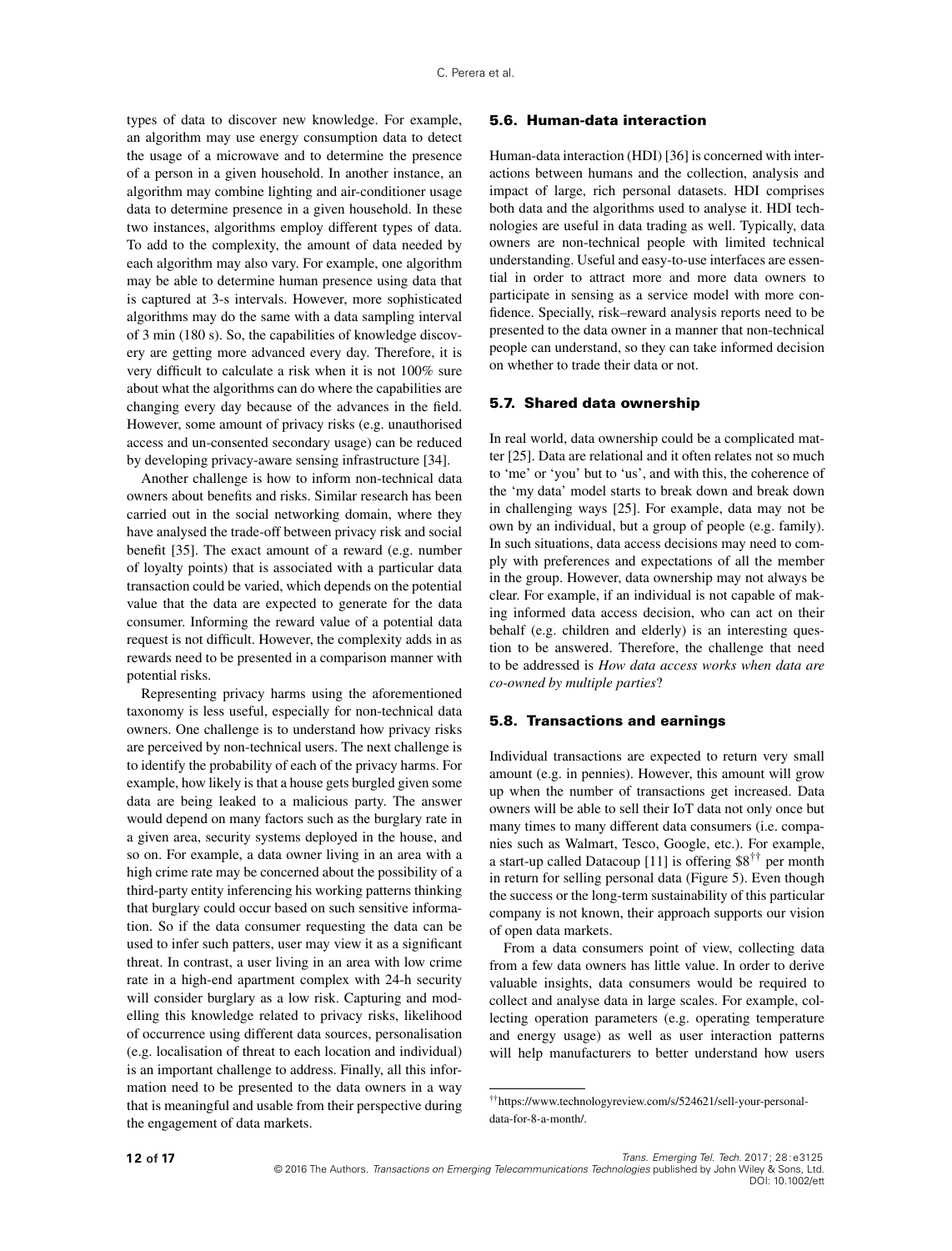interact with their devices in the real world. Such data, collected and processed on a large scale, will provide new insights (to manufacturers) to build new types of devices. Manufacturers will be able to predict service intervals and issue useful guarantees on parts as well as automated parts reordering (through real-time monitoring and predictive models).

#### **5.9. Tooling and compliance**

The current view on understanding data is twofold: (1) there is a need to explain data processing requests and potential risks (particularly inferences) associated with it and (2) there is need to provide intelligible data visualisation tools that a person can use to interrogate their own data as and when and to preview what data processing requests entail as feature of its explanation.

In open data markets, we envision metadata about data sources will be published in human-readable and machinereadable formats to a public hub. Further, a negotiation process will be put in place (again by machines but requiring human intervention and agreement) and data will be transacted on a peer-to-peer basis. Transactions would be auditable, but the broader issue of how data are tracked to ensure compliance is an outstanding matter to be addressed.

#### **5.10. Scalability and deployments**

The IoT comprises a dumb network of things, fairly smart gateways at the edges supported by clever cloud services. Such cloud-centric IoT architecture has two main advantages: (1) cloud servers are more reliable and (2) deployments can be scaled out through cloud computing approaches (e.g. renting more virtual machines).

Databoxes are expected to play the role of smart gateways. These physical devices (similar to set-top-boxes or home routers) are expensive to debug, and call-outs to service providers would kill data owners's profit magins immediately. Therefore, one major challenge is to develop technologies, both software and hardware, to address these complexity challenges. One possible direction would be to integrate the functionality of Databox to next generation Wi-Fi routers such as Google OnHub $\ddagger$ <sup> $\ddagger$ </sup> or to future Smart Home assistants/agents such as Amazon Echo.[§§](#page-12-1) Such integration will make the maintenance easier up to some level because increasingly more people are familiar with Wi-Fi routers and similar devices. Despite increasing familiarity, still updating, upgrading and managing Wi-Fi routers or similar devices could be a challenging task for many non-technical users. Typically, these routers are devices with computational capabilities. Therefore, userfriendly interaction mechanisms can be built into them in

#### **5.11. Competition or co-existence with cloud of things**

As we briefly mentioned earlier, data trading in an open data market could work in different ways. One way is to store all the IoT data in a physical device that resides in a home. Another way is to store data in a cloud platform that resides in a remote server. The other way is to have a combination of both local and cloud storage. From a data owners perspective, having data in home servers has clear advantages in terms of controllability and privacy. However, whether the IoT cloud-based service providers would go the extra step to facilitate this kind of data management model is questionable as it could hinder their ability to use our data for their own analysis and secondary usage. Therefore, they would prefer to hold data owners' data in their cloud servers. In order to make sensing as a service model work, IoT service providers need to provide data control functionalities to the Databoxes. In such circumstances, Databoxes will be able to control, manage and trade data despite data residing in remote servers.

Cloud-only centralised services that focus on data trading are already being introduced. Previously discussed Datacoup [\[11\]](#page-15-3) is an example for cloud-only solution. However, Databoxes are attempting to build a decentralised platform for IoT that does not depend on middle-man services or platforms. As a result, Databoxes will give more privacy to the data owners over centralised solutions. However, building decentralised solutions that involve home servers is technically more challenging, especially compared with cloud-only solutions. Further, it is much harder to provide the same quality of service as a cloud-based solution. Similarly, decentralised approaches have been proposed in social networking domain (e.g. Diaspora<sup>qqu</sup>). However, adoption seems to be very slow, and success is yet to be proved (e.g. Google+ 40 million users versus Diaspora 180 000 users).

#### **5.12. General availability of home-centric databoxes**

<span id="page-12-2"></span>¶¶https://diasporafoundation.org/.

Connectivity between homes and the Internet is not very reliable. In a research related to a distributed peer-to-peer social network called SOUPS, it has been found that about sixfold replication is required to match the service availability provided by a cloud-based service [\[37\]](#page-16-4). One of the main challenge would be on how to reduce replication while achieving the same quality of service parameters same as cloud-based solution. In order to reduce any downtime, Databox may be powered by both the household's main electricity supply as well as by the backup batteries.

Trans. Emerging Tel. Tech. 2017; 28:e3125 **1 3 of 17**

order to make maintenance and debugging easier (e.g. connecting through smartphones and tablets).

<sup>‡‡</sup>https://on.google.com/hub/.

<span id="page-12-1"></span><span id="page-12-0"></span><sup>§§</sup>http://www.amazon.com/oc/echo/.

<sup>© 2016</sup> The Authors. Transactions on Emerging Telecommunications Technologies published by John Wiley & Sons, Ltd DOI: 10.1002/ett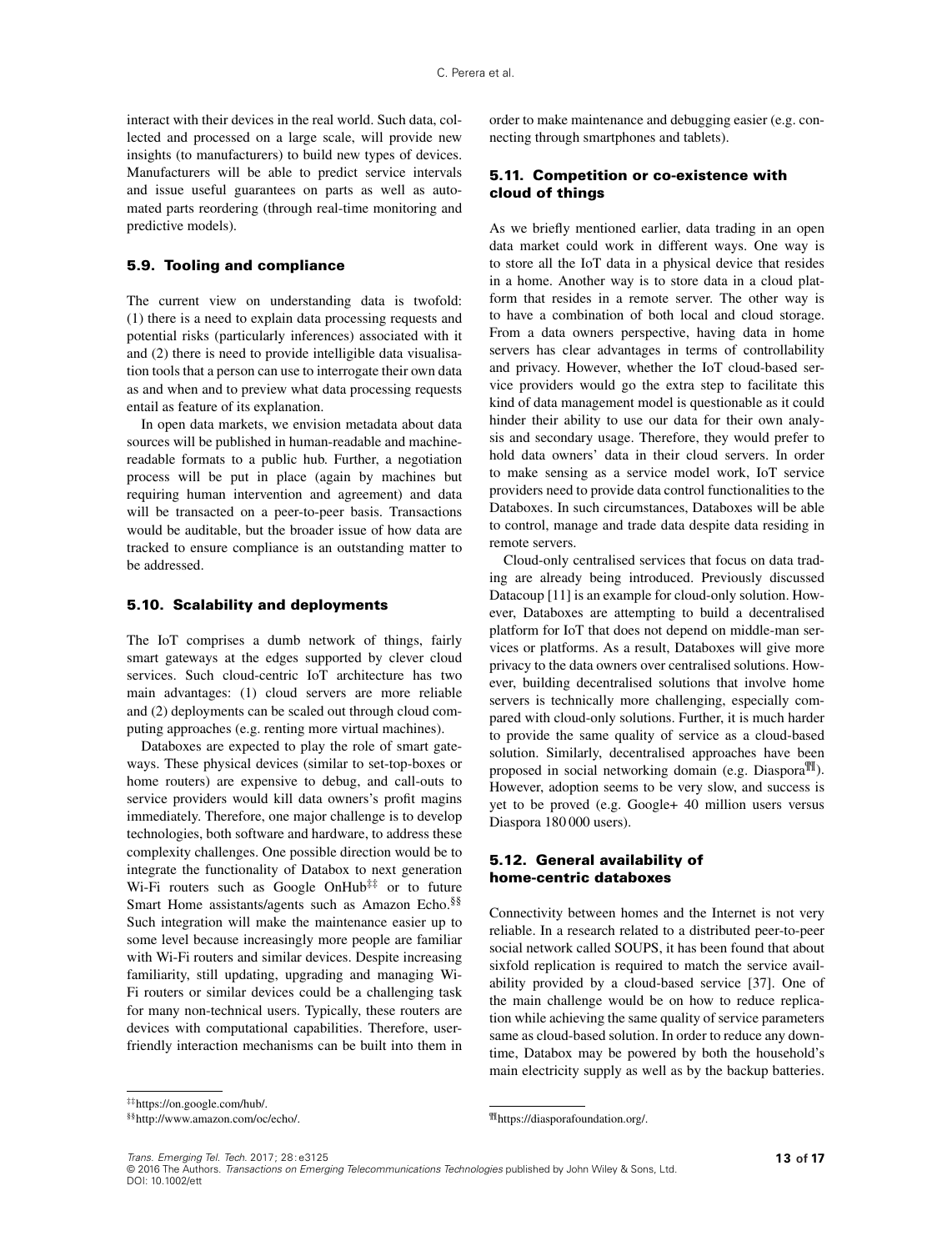

<span id="page-13-0"></span>Figure 5. Two screenshots of Datacoup [\[11\]](#page-15-3) that shows how data owners might trade their data.

Internet connection can be supplied through main broadband connection as well as backup general packet radio services/Edge dongle. Alternatively, when its own Internet connections goes down, Databox is connected to the Internet via neighbours' shared broadband link using technologies such as Liberouter [\[38\]](#page-16-5). The Databox, being a physical device located at homes, provides greater control over data for their owners. Therefore, we believe that home-centric Databoxes are the right architecture compared with cloud-based solutions. However, off-the-shelf routers used in typical household environments do not support these functionalities, as they are not essential in day-to-day Internet usage.

### **5.13. The need for regulation**

As discussed in detail in Section [3.2,](#page-4-2) in order to design an MSP, we need to be aware of the relevant constituents (sides), their functions and their activities [\[22\]](#page-15-14). The exhibition of indirect network effects would be absolutely essential for a platform to be truly a multi-sided platform [\[22\]](#page-15-14). In MSPs, platform intermediaries would provide the tools to support both sides of the market to allow them to grow and to internalise the cross-side network externalities for the benefits of the platform [\[21\]](#page-15-13).

For the open data markets to thrive, platform leaders tend to play the regulatory role. It is therefore essential that the entire ecosystem of multiple multi-sided platforms is carefully coordinated and managed so that (1) the right behaviours are in place and (2) the right incentives are in place to ensure greater innovation, high efficiency through self-regulation while meeting the diverse interests of the ecosystem participants.

Internet-of-Things data platform leaders tend to strategically facilitate and stimulate complementary third-party innovation through the careful and coherent management of their ecosystem relationships as well as decisions on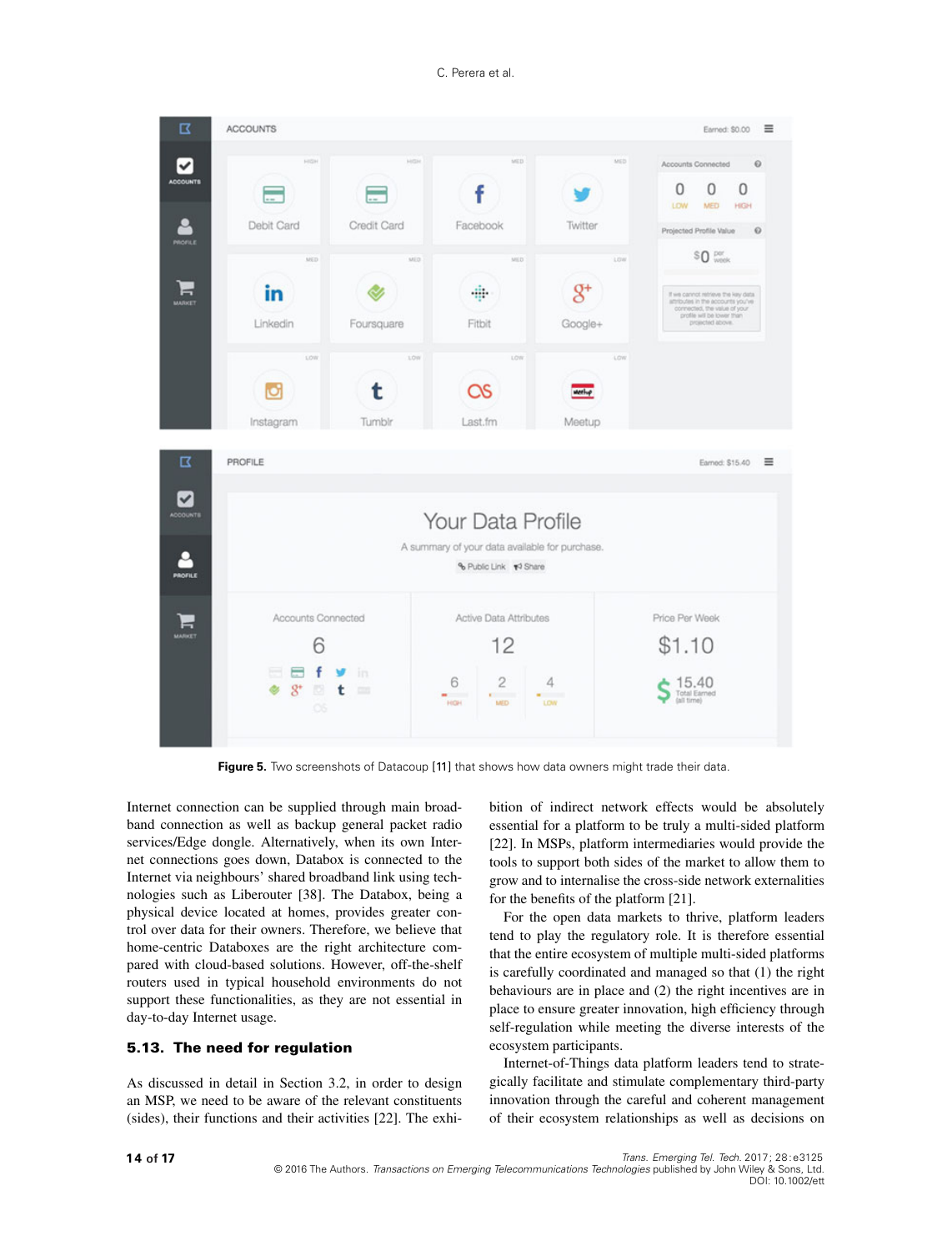design and intellectual property [\[39,](#page-16-6) [40\]](#page-16-7). This could be achieved through 'applying a variety of contractual, technical and informational instruments' [\[23\]](#page-15-15).

The purpose of regulation is to enhance two basic functions that data market platforms can perform: (1) reducing search cost that may need to incur before transactions: This is the cost incurred for determining the best 'trading partners' [\[22\]](#page-15-14); and (2) reducing sharing cost incurred during transactions: This is the cost common to all transactions [\[22\]](#page-15-14). The performance of a data market platform relies on both economies of scale and indirect network effect of the platform [\[22\]](#page-15-14).

In the design of a data market platform for personal data, the issue of privacy, security, confidentiality and trust is paramount. Thus, the platform must ensure that the following four critical functions have to be in place so that cross-side network effects and economies of scale are realised. HAT is not an app store. It is an ecosystem for a multi-sided market. Legislation and compliance need to be implemented in the ecosystem. HAT has taken the usercentric privacy approach; privacy, confidentiality, security and trust (PCST) compliance is designed for the HAT platform [\[4\]](#page-14-3):

- (1) A trust broker to ensure all sides is happy to exchange and transact given a set of transparent and mutually agreed rules (aiming to reduce search cost).
- (2) A compliance body to ensure privacy, security, confidentiality is preserved based on mutually agreed practices (aiming to reduce search cost).
- (3) A regulatory body to ensure incentives is designed to increase participation from all sides (aiming to enhance the indirect network effect).
- (4) A financial clearing body to ensure all parties are suitably rewarded for efforts to grow the platform (reducing the shared cost). For example, payment systems are classic examples of shared costreducing MSPs. They provide an infrastructure that reduces transaction costs between buyers and sellers and in doing so, eliminate the need for barter [\[22\]](#page-15-14).

To ensure that the aforementioned four functions are carried out, the HAT project team will evolve into a notfor-profit foundation to implement the processes necessary to achieve them.

### **6. CONCLUSIONS**

This paper explored the research challenges in building personal Databoxes, silos that expect to hold personal data and enable data access and sharing. Databoxes are key components towards building open data markets. Databoxes will protect our data while making them available to trusted parties for rewards. It is our view that a significant amount of innovation is required to achieve the vision of Databox. We have identified a number of major research challenges that need to be addressed. Ide-

ally, Databox should be able to understand their owners and configure themselves accordingly to meet the owners' expectations and satisfaction. Privacy will play a critical role towards the success of both Databoxes as well as open data markets as a whole. Most data owners like to receive rewards in return for giving away their personal data [\[41,](#page-16-8) [42\]](#page-16-9). However, no one wants to give away their data if such actions would lead to violation of their privacy expectations [\[43\]](#page-16-10). Therefore, the challenge is to find methods to harvest the economic value by crunching personal data while protecting user privacy.

### **ACKNOWLEDGEMENTS**

Charith Perera's and Arosha Bandara's work is funded by the European Research Council Advanced Grant 291652 (ASAP), Hamed Haddadi's, Richard Mortier's and Derek McAuley's work is funded by EPSRC Databox (EP/N028260/1), Jon Crowcroft's, Irene Ng's and Susan Wakenshaw's work is funded by EPSRC Home Hub-of-all-Things (HAT) (EP/K039911/1), Andy Crabtree's work is funded by Privacy-by-Design (EP/M001636/1) and From Human Data to Personal Experience (EP/M02315X/1), Derek McAuley's work is funded by From Human Data to Personal Experience (EP/M02315X/1). Jon Crowcroft's and Richard Mortier's work is also funded by EU FP7 User Centric Networking, grant no. 611001. Richard Mortier's work is also funded by Google Faculty Research Award.

### **REFERENCES**

- <span id="page-14-0"></span>1. Perera C, Liu CH, Jayawardena S, Chen M. A survey on internet of things from industrial market perspective. *IEEE Access* 2014; **2**: 1660–1679.
- <span id="page-14-1"></span>2. Perera C, Ranjan R, Wang L, Khan SU, Zomaya AY. Big data privacy in the internet of things era. *IT Professional* 2015; **17**(3): 32–39.
- <span id="page-14-2"></span>3. Mortier R, Lodge T, Bhandari N, et al. Demo: dataware, a personal data architecture. In *The Fourth Digital Economy All-Hands Meeting: Open Digital (DE)*, Salford, Manchester, UK, 2013.
- <span id="page-14-3"></span>4. HAT Project Research Team. HAT Briefing Paper 2: The Hub-of-all-Things (HAT) economic model of the multisided market platform and ecosystem. WMG Service Systems Research Group Working Paper Series (Number 02/15), 2015. [http://wrap.warwick.ac.uk/65607/.](http://wrap.warwick.ac.uk/65607/)
- <span id="page-14-4"></span>5. RCUK Digital Economy HAT Project. Engineering a market for personal data: the hub-of-all-things (HAT) a briefing paper, RCUK Digital Economy, 2014.
- <span id="page-14-5"></span>6. Chaudhry A, Crowcroft J, Howard H, et al. Personal data: thinking inside the box. In *5th Decennial Aarhus Conferences (Aarhus 2015 Critical Alternatives)*, Aarhus, Denmark, 2015.
- 7. Chen H, Jin Q. Ubiquitous personal study: a framework for supporting information access and sharing. *Personal*

Trans. Emerging Tel. Tech. 2017; 28:e3125 **1 5 of 17**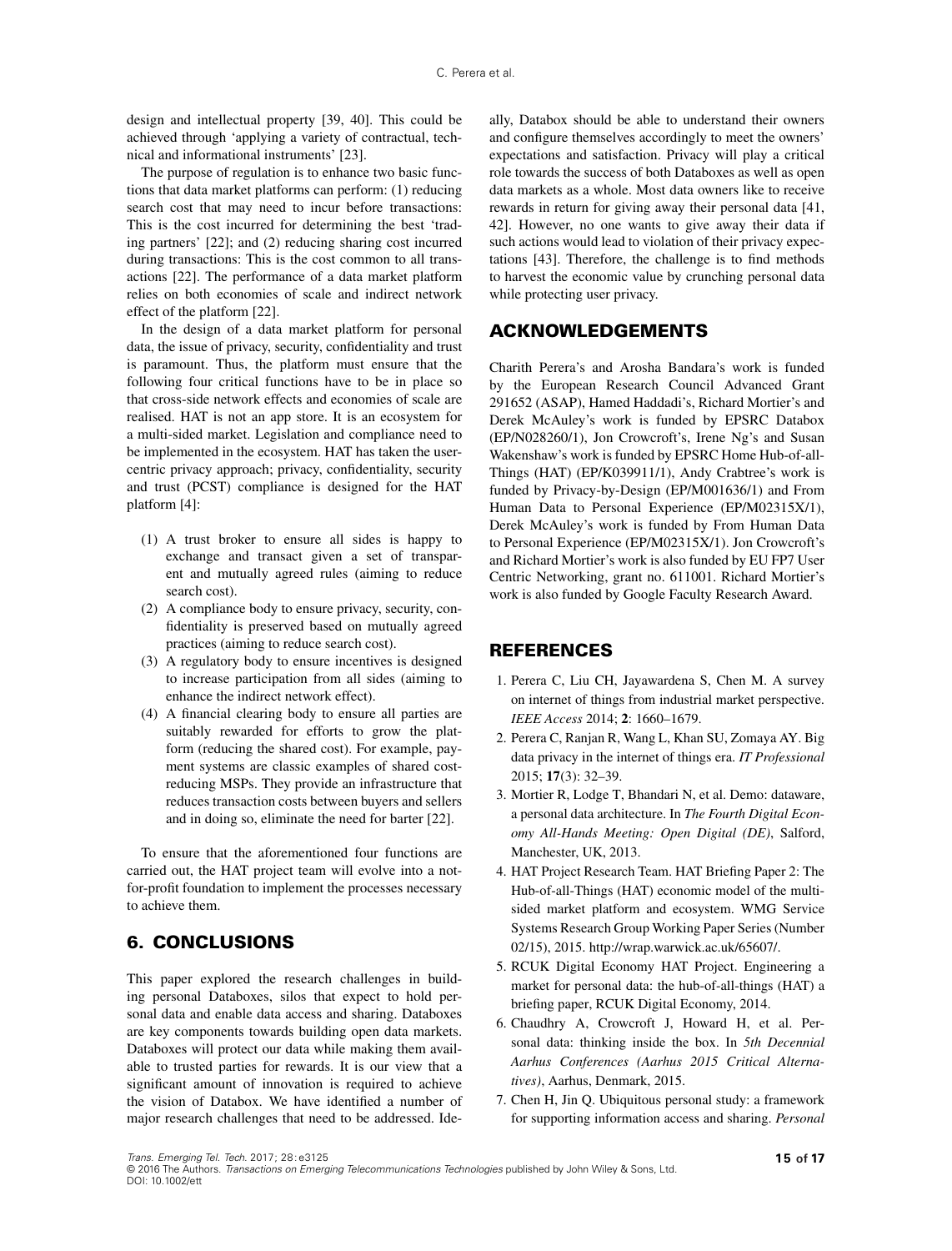*and Ubiquitous Computing* 2009; **13**(7): 539–548, [http://](http://dx.doi.org/10.1007/s00779-009-0221-z) [dx.doi.org/10.1007/s00779-009-0221-z](http://dx.doi.org/10.1007/s00779-009-0221-z) [online].

- <span id="page-15-0"></span>8. Mun M, Hao S, Mishra N, et al. Personal data vaults: a locus of control for personal data streams. In *Proceedings of the 6th International Conference*, New York, NY, USA, 2010, ACM; 17:1–17:12, [http://doi.acm.org/](http://doi.acm.org/10.1145/1921168.1921191) [10.1145/1921168.1921191](http://doi.acm.org/10.1145/1921168.1921191) [online].
- <span id="page-15-1"></span>9. Perera C, Zaslavsky A, Christen P, Georgakopoulos D. Sensing as a service model for smart cities supported by internet of things. *Transactions on Emerging Telecommunications Technologies* 2014; **25**(1): 81–93.
- <span id="page-15-2"></span>10. Google Inc. *Introducing google opinion rewards*, 2016. [http://www.google.com/insights/consumersurveys/](http://www.google.com/insights/consumersurveys/google_opinion_rewards) [google\\_opinion\\_rewards](http://www.google.com/insights/consumersurveys/google_opinion_rewards) [Accessed on: 28-02-2016].
- <span id="page-15-3"></span>11. Datacoup. *Unlock the value of your personal data, introducing the world's first personal data marketplace*, 2016.<https://datacoup.com/> [Accessed on:05-03-2016].
- <span id="page-15-4"></span>12. Bates J. *Thingalytics—Smart Big Data Analytics for the Internet of Things*. Software AG: Darmstadt, Germany, 2015.
- <span id="page-15-5"></span>13. Kamleitner B, Dickert S, Falahrastegar M, Haddadi H. Information bazaar: a contextual evaluation. In *Proceedings of the 5th ACM Workshop on Hotplanet*, New York, NY, USA, 2013, ACM; 57–62, [http://doi.acm.org/10.](http://doi.acm.org/10.1145/2491159.2491161) [1145/2491159.2491161](http://doi.acm.org/10.1145/2491159.2491161) [online].
- <span id="page-15-6"></span>14. Carrascal JP, Riederer C, Erramilli V, Cherubini M, deOliveira R. Your browsing behavior for a big mac: economics of personal information online. In *Proceedings of the 22nd International Conference on World Wide Web*, New York, NY, USA, 2013, ACM; 189–200, [http://doi.](http://doi.acm.org/10.1145/2488388.2488406) [acm.org/10.1145/2488388.2488406](http://doi.acm.org/10.1145/2488388.2488406) [online].
- <span id="page-15-7"></span>15. Bourgeois J, vander Linden J, Kortuem G, Price BA, Rimmer C. Conversations with my washing machine: an in-the-wild study of demand shifting with self-generated energy. In *Proceedings of the 2014 ACM International Joint Conference on Pervasive and Ubiquitous Computing*. ACM, New York, NY, USA, 2014; 459–470, [http://](http://doi.acm.org/10.1145/2632048.2632106) [doi.acm.org/10.1145/2632048.2632106](http://doi.acm.org/10.1145/2632048.2632106) [online].
- <span id="page-15-8"></span>16. Najjar MS, Kettinger WJ. Data monetization: lessons from a retailer's journey. *MIS Quarterly Executive* 2013; **12**(4): 213–225.
- <span id="page-15-9"></span>17. Prakash SD. Big data led big monetization. *Vidwat* 2014; **7**(1): 6–7.
- <span id="page-15-10"></span>18. Bulger M, Taylor G, Schroeder R. Data-driven business models: challenges and opportunities of big data, Oxford Internet Institute, 2014.
- <span id="page-15-11"></span>19. Aperjis C, Huberman BA. A market for unbiased private data: paying individuals according to their privacy attitudes, Social Computing Group, HP Labs, 2012. <http://arxiv.org/pdf/1205.0030v1.pdf> [Accessed on: 06- 10-2016].
- <span id="page-15-12"></span>20. Katz ML, Shapiro C. Network externalities, competition, and compatibility. *The American Economic Review* 1985; **75**: 424–440.
- <span id="page-15-13"></span>21. Parker GG, VanAlstyne MW. Two-sided network effects: a theory of information product design. *Management Science* 2005-10; **51**(10): 1494–1504, [http://dx.doi.](http://dx.doi.org/10.1287/mnsc.1050.0400) [org/10.1287/mnsc.1050.0400](http://dx.doi.org/10.1287/mnsc.1050.0400) [online].
- <span id="page-15-14"></span>22. Hagiu A. Multi-sided platforms: from microfoundations to design and expansion strategies, Harvard Business School Strategy Unit, 2007.
- <span id="page-15-15"></span>23. Boudreau KJ, Hagiu A. Platform rules: multisided platforms as regulators, Cheltenham, 2009. http://EconPapers.repec.org/RePEc:elg:eechap:13257\_7 [online].
- <span id="page-15-16"></span>24. Hagiu A, Wright J. Marketplace or reseller? *Management Science* 2015; **61**(1): 184–203, [http://dx.doi.org/10.](http://dx.doi.org/10.1287/mnsc.2014.2042) [1287/mnsc.2014.2042](http://dx.doi.org/10.1287/mnsc.2014.2042) [online].
- <span id="page-15-17"></span>25. Crabtree A, Mortier R. Human data interaction: historical lessons from social studies and CSCW. In *ECSCW 2015: Proceedings of the 14th European Conference on Computer Supported Cooperative Work, 19-23 September 2015, Oslo, Norway*. Springer International Publishing: Cham, 2015; 3–21. [http://dx.doi.org/10.1007/](http://dx.doi.org/10.1007/978-3-319-20499-4_1) [978-3-319-20499-4\\_1](http://dx.doi.org/10.1007/978-3-319-20499-4_1) [online].
- <span id="page-15-18"></span>26. Perera C, Liu CH, Jayawardena S. The emerging internet of things marketplace from an industrial perspective: a survey. *IEEE Transactions on Emerging Topics in Computing* 2015; **3**(4): 585–598.
- <span id="page-15-19"></span>27. Westin A. *Privacy and Freedom*. Atheneum: New York, 1967.
- <span id="page-15-20"></span>28. Palen L, Dourish P. Unpacking "privacy" for a networked world. In *Proceedings of the SIGCHI Conference on Human Factors in Computing Systems*, New York, NY, USA, 2003, ACM; 129–136, [http://doi.acm.](http://doi.acm.org/10.1145/642611.642635) [org/10.1145/642611.642635](http://doi.acm.org/10.1145/642611.642635) [online].
- <span id="page-15-21"></span>29. Li H, Sarathy R, Xu H. Understanding situational online information disclosure as a privacy calculus. *Journal of Computer Information Systems* 2010; **51** (1): 62–71, [http://www.tandfonline.com/doi/abs/10.](http://www.tandfonline.com/doi/abs/10.1080/08874417.2010.11645450) [1080/08874417.2010.11645450](http://www.tandfonline.com/doi/abs/10.1080/08874417.2010.11645450) [online].
- <span id="page-15-22"></span>30. Price BA, Mancini C, Rogers Y, et al. Contravision: presenting contrasting visions of future technology. In *CHI '10 Extended Abstracts on Human Factors in Computing Systems*, New York, NY, USA, 2010, ACM; 4759–4764.
- <span id="page-15-24"></span>31. Baarslag T, Alan AT, Gomer RC, et al. Negotiation as an interaction mechanism for deciding app permissions. In *ACM SIGCHI Conference Extended Abstract on Human Factors in Computing Systems*, New York, NY, USA, 2016; 2012–2019.
- <span id="page-15-23"></span>32. Ricci F, Rokach L, Shapira B, Kantor PB. *Recommender Systems Handbook* (1st). Springer-Verlag New York, Inc.: New York, NY, USA, 2010.